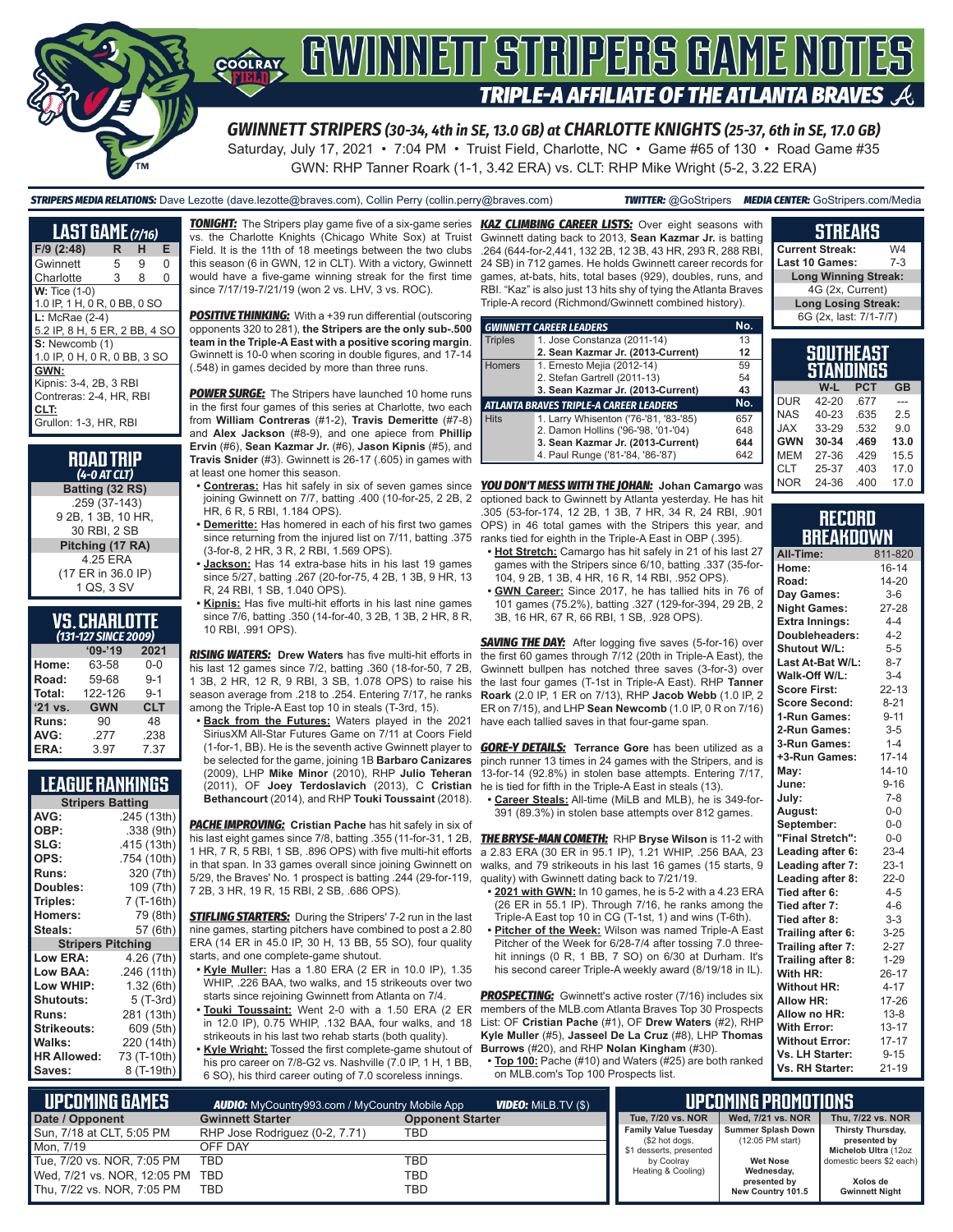

### *SATURDAY, JULY 17, 2021 AT CHARLOTTE*

| <b>MANAGER MATT TUIASOSOPO</b>                                                                                                                                                                                                                                                                                                                                                                                                                                                                                                                                                                                                                                                                                                                                                                                                                                                                                                                                                                                                                                                                                                                                                                                                                                  | <b>VS. 2021 OPPONENTS</b>                                                                                                                                                                                                                                                                                                                                                                                                                                                                                                                                                                                                                                                                                                                                                                                                                                                                                                                                                                                                                                      |
|-----------------------------------------------------------------------------------------------------------------------------------------------------------------------------------------------------------------------------------------------------------------------------------------------------------------------------------------------------------------------------------------------------------------------------------------------------------------------------------------------------------------------------------------------------------------------------------------------------------------------------------------------------------------------------------------------------------------------------------------------------------------------------------------------------------------------------------------------------------------------------------------------------------------------------------------------------------------------------------------------------------------------------------------------------------------------------------------------------------------------------------------------------------------------------------------------------------------------------------------------------------------|----------------------------------------------------------------------------------------------------------------------------------------------------------------------------------------------------------------------------------------------------------------------------------------------------------------------------------------------------------------------------------------------------------------------------------------------------------------------------------------------------------------------------------------------------------------------------------------------------------------------------------------------------------------------------------------------------------------------------------------------------------------------------------------------------------------------------------------------------------------------------------------------------------------------------------------------------------------------------------------------------------------------------------------------------------------|
| Matt Tuiasosopo is in his first season as Gwinnett manager and his third season<br>as a coach in the Atlanta Braves organization in 2021. He was named the seventh<br>manager in team history on 3/30/21. Tuiasosopo is both the youngest manager in<br>team history (turned 35 on 5/10) and the first former Gwinnett player to manage the<br>club (hit .221 with 19 HR, 73 RBI in 178 games from 2016-17).<br>Tuiasosopo made his managerial debut in 2019 with Class-A Rome, leading the club<br>to a 65-74 record and earning Atlanta's Bobby Cox Award for minor league manager<br>of the year. He was set to return to Rome in 2020, but was reassigned to the Braves<br>Alternate Training Site at Coolray Field once the MiLB season was canceled.                                                                                                                                                                                                                                                                                                                                                                                                                                                                                                      | Home<br>Road<br>Total<br>Home<br><b>Road</b><br><b>Total</b><br><b>CHA</b><br>$9 - 1$<br>COL<br>$9 - 1$<br>---<br>---<br>$---$<br>$\cdots$<br><b>DUR</b><br>LOU<br>$1 - 5$<br>$1 - 5$<br>$4 - 2$<br>$4 - 2$<br>$---$<br>---<br><b>JAX</b><br><b>MW DIV</b><br>$1 - 5$<br>$4 - 2$<br>$0-0$<br>$4 - 2$<br>$1 - 5$<br>---<br><b>MEM</b><br>$3 - 3$<br>$8 - 4$<br>$5 - 1$<br><b>NAS</b><br>$0-6$<br>$6-6$<br>$6 - 12$<br><b>NOR</b><br>$1 - 5$<br>$1 - 5$<br>$\frac{1}{2}$<br><b>SE DIV</b><br>$12 - 12$<br>14-20<br>26-32<br>LAST AT-BAT WINS (8)                                                                                                                                                                                                                                                                                                                                                                                                                                                                                                                 |
| <b>Tuiasosopo's Managerial Career</b><br>W-L<br><b>PCT</b><br><b>Playoffs</b><br>Games<br>With Gwinnett (1 Season):<br>64<br>30-34<br>.469<br>0                                                                                                                                                                                                                                                                                                                                                                                                                                                                                                                                                                                                                                                                                                                                                                                                                                                                                                                                                                                                                                                                                                                 | The Stripers are 8-7 (.533) in games decided in the last at-bat in 2021.                                                                                                                                                                                                                                                                                                                                                                                                                                                                                                                                                                                                                                                                                                                                                                                                                                                                                                                                                                                       |
| MiLB Career (2 Seasons):<br>203<br>0<br>95-108<br>.468                                                                                                                                                                                                                                                                                                                                                                                                                                                                                                                                                                                                                                                                                                                                                                                                                                                                                                                                                                                                                                                                                                                                                                                                          | Date/Opponent<br><b>Score</b><br><b>Game-Winning Play</b><br>5/4 at Charlotte<br>10-9 (12th)<br>Almonte scores on E4 (Reynolds)                                                                                                                                                                                                                                                                                                                                                                                                                                                                                                                                                                                                                                                                                                                                                                                                                                                                                                                                |
| All staff bios available in the 2021 Stripers Media Guide                                                                                                                                                                                                                                                                                                                                                                                                                                                                                                                                                                                                                                                                                                                                                                                                                                                                                                                                                                                                                                                                                                                                                                                                       | 5/9 at Charlotte<br>12-9 (10th)<br>Camargo RBI single<br>5/14 vs. Louisville<br>$2-1$ (8th)<br>Arcia solo HR                                                                                                                                                                                                                                                                                                                                                                                                                                                                                                                                                                                                                                                                                                                                                                                                                                                                                                                                                   |
| <b>EJECTIONS (2)</b><br>Date/Inning<br>Player/Coach<br><b>Umpire</b><br><b>HP Clint Vondrak</b><br><b>Ryan Goins</b><br>5/25 vs. MEM, 7th Inning<br><b>MGR Matt Tuiasosopo</b><br>6/3 vs. JAX, 8th Inning<br><b>HP Alex Tosi</b>                                                                                                                                                                                                                                                                                                                                                                                                                                                                                                                                                                                                                                                                                                                                                                                                                                                                                                                                                                                                                                | 5-4 (9th)*<br>5/16 vs. Louisville<br>Arcia walk-off solo HR<br>5/25 vs. Memphis<br>$2-1$ (9th) <sup>*</sup><br>Kazmar walk-off single<br>6/9-G2 at Memphis<br>$3-1$ (8th)<br>Waters RBI single<br>6/18 vs. Nashville<br>Arcia scores on E4 (Hiura on Lucroy FC)<br>8-7 (10th)*<br>6/30 at Durham<br>Pache RBI single<br>$2-1$ (9th)<br>*Denotes "walk-off" win                                                                                                                                                                                                                                                                                                                                                                                                                                                                                                                                                                                                                                                                                                 |
| TEAM DEFENSE (5TH IN TRIPLE-A EAST)                                                                                                                                                                                                                                                                                                                                                                                                                                                                                                                                                                                                                                                                                                                                                                                                                                                                                                                                                                                                                                                                                                                                                                                                                             | <b>GWINNETT PLAYERS USED (52 IN 2021)</b>                                                                                                                                                                                                                                                                                                                                                                                                                                                                                                                                                                                                                                                                                                                                                                                                                                                                                                                                                                                                                      |
| <b>DP</b><br><b>PCT</b><br>G<br><b>TC</b><br>PO<br><b>TP</b><br>A<br>Е<br>.984<br>64<br>2283<br>1660<br>586<br>37<br>67<br>$\mathbf{1}$<br><b>SB</b><br>$\mathsf{cs}$<br><b>ATT</b><br><b>PCT</b><br><b>PB</b><br>W-L<br><b>Catchers</b><br>.000<br>Casteel, Ryan<br>$\mathbf{1}$<br>$\mathbf 0$<br>$\mathbf{1}$<br>$\mathbf{1}$<br>$1 - 1$<br>2<br>2<br>.000<br>2<br>$4 - 0$<br>Contreras, William<br>0<br>8<br>4<br>12<br>.333<br>Jackson, Alex<br>$\mathbf{1}$<br>$8 - 10$<br>23<br>.217<br>Lucroy, Jonathan<br>18<br>5<br>1<br>$8 - 15$<br>$\mathbf 0$<br>3<br>3<br>.000<br>Martinez, Carlos<br>$\mathbf{1}$<br>$2 - 1$<br>3<br>.231<br>$7 - 7$<br>Morales, Jonathan<br>10<br>13<br>$\mathbf{1}$<br>$\overline{7}$<br>42<br>12<br>54<br>.222<br>30-34<br>Total:<br><b>Outfield Assists (16):</b><br>Waters (6), Ervin (4), Sanchez (2), Almonte (1),<br>Demeritte (1), Inciarte (1), Pache (1)<br>Pitcher Pickoffs (2):<br>Y. Lopez (1), Muller (1)<br><b>Catcher Pickoffs (2):</b><br>Casteel (1), Jackson (1)                                                                                                                                                                                                                                             | Pitchers (29)<br>Position (23)<br>Arano, Victor<br>Kingham, Nolan<br>Almonte, Abraham<br>Lucroy, Jonathan<br>Biddle, Jesse<br>Lee, Dylan<br>Arcia, Orlando<br>Martinez, Carlos<br>Bradford, Chasen<br>Lopez, Yoan<br>Brugman, Jaycob<br>Morales, Jonathan<br>Burrows, Thomas<br>Martin, Chris<br>Camargo, Johan<br>Pache, Cristian<br>Chavez, Jesse<br>Casteel, Ryan<br>Muller, Kyle<br>Sanchez, Yolmer<br>Davidson, Tucker<br>Contreras, William<br>Newcomb, Sean<br>Snider, Travis<br>De La Cruz, Jasseel<br>Demeritte, Travis<br>Roark, Tanner<br>Unroe, Riley<br>Edwards Jr., Carl<br>Ervin, Phillip<br>Rodriguez, Jose<br>Waters, Drew<br>Flaa, Jay<br>Santana, Edgar<br>Goins, Ryan<br>Greene, Shane<br>Gore, Terrance<br>Tice, Ty<br>Hernandez, Daysbel<br>Heredia, Guillermo<br>Toussaint, Touki<br>Horacek, Mitch<br>Inciarte, Ender<br>Webb, Jacob<br>Johnstone, Connor<br>Wilson, Bryse<br>Jackson, Alex<br>Jones, Nate<br>Kazmar Jr., Sean<br>Wright, Kyle<br>Kelley, Trevor<br>Kipnis, Jason<br>Italics = Player no longer in Braves organization |
| <b>STARTS</b><br><b>By Batting Order</b><br>Waters (42), Pache (8), Inciarte (6), Arcia (5), Almonte (1), Ervin (1), Sanchez (1)<br>1:<br>Kipnis (21), Pache (15), Arcia (12), Goins (7), Waters (3), Almonte (1),<br>Camargo (1), Ervin (1), Gore (1), Heredia (1) Sanchez (1)<br>Arcia (33), Camargo (21), Jackson (3), Kipnis (3), Lucroy (3), Contreras (1)<br>3:<br>Camargo (22), Demeritte (13), Jackson (12), Lucroy (5), Kipnis (4), Almonte (3),<br>4:<br>Casteel (3), Contreras (1), Kazmar Jr. (1)<br>Lucroy (13), Goins (10), Almonte (8), Kazmar Jr. (7), Jackson (6), Kipnis (5),<br>5:<br>Contreras (4), Demeritte (4), Camargo (2), Snider (2), Casteel (1), Ervin (1),<br>Sanchez (1)<br>Goins (17), Ervin (8), Kazmar Jr. (6), Snider (6), Casteel (5), Lucroy (5),<br>6:<br>Almonte (4), Waters (4), Pache (3), Sanchez (3), Demeritte (2), Jackson (1)<br>7: Ervin (15), Kazmar Jr. (11), Goins (10), Snider (8), Sanchez (7), Pache (5),<br>Demeritte (3), Casteel (2), Morales (2), Almonte (1)<br>Sanchez (18), Ervin (10), Morales (9), Kazmar Jr. (8), Goins (5), Gore (4),<br>8:<br>Snider (4), Casteel (3), Brugman (1), Martinez (1), Unroe (1)<br>9:<br>Starting Pitchers (42), Sanchez (6), Morales (5), Snider (3), Casteel (2), | <b>BASS-LANTA</b><br>25 players have played for both Gwinnett and Atlanta in 2021:<br>OF Abraham Almonte<br><b>RHP Chris Martin</b><br>LHP Kyle Muller (MLB Debut)<br>INF/OF Orlando Arcia<br>LHP Jesse Biddle<br>LHP Sean Newcomb<br>INF Johan Camargo<br>OF Cristian Pache<br>RHP Edgar Santana<br><b>RHP Jesse Chavez</b><br>RHP Ty Tice<br>C William Contreras<br><b>LHP Tucker Davidson</b><br>RHP Jacob Webb<br>RHP Bryse Wilson<br>RHP Carl Edwards Jr.<br>RHP Jay Flaa<br>RHP Kyle Wright<br><b>RHP Shane Greene</b><br>OF Guillermo Heredia<br>OF Ender Inciarte<br>C Alex Jackson<br>RHP Nate Jones<br>INF Sean Kazmar Jr.<br>C Jonathan Lucroy                                                                                                                                                                                                                                                                                                                                                                                                      |
| Kazmar Jr. (2), Martinez (2), Gore (1), Unroe (1)<br><b>By Position</b><br>Lucroy (23), Jackson (18), Morales (14), Contreras (4), Martinez (3), Casteel (2)<br>C:<br>1B: Camargo (31), Casteel (12), Kazmar Jr. (8), Snider (7), Lucroy (2), Unroe (2),<br>Goins (1), Morales (1)<br>2B: Kipnis (25), Goins (19), Sanchez (14), Kazmar Jr. (5), Arcia (1)<br>Kazmar Jr. (22), Sanchez (17), Camargo (13), Goins (8), Arcia (3), Morales (1)<br>3B:<br><b>SS:</b> Arcia (41), Goins (21), Sanchez (2)<br>LF: Ervin (16), Waters (15), Almonte (9), Gore (6), Kipnis (5), Snider (5), Arcia (4),<br>Demeritte (2), Heredia (1), Sanchez (1)<br><b>CF:</b> Pache (31), Waters (23), Ervin (5), Inciarte (5)<br>RF: Demeritte (19), Ervin (14), Waters (11), Almonte (8), Snider (8), Sanchez (3),<br>Camargo (1)<br>DH: Jackson (4), Kipnis (3), Snider (3), Casteel (2), Contreras (2), Almonte (1),<br>Arcia (1), Brugman (1), Camargo (1), Demeritte (1), Ervin (1), Inciarte (1),                                                                                                                                                                                                                                                                             | ATLANTA BRAVES REHAB ASSIGNMENTS (6 IN 2021)<br>Player<br>Injury (IL Date)<br><b>Rehab Dates</b><br>RHP Chris Martin<br>RT Shoulder Inflammation (4/7)<br>$5/5 - 5/11$<br>OF Ender Inciarte<br>Strained LT Hamstring (4/17)<br>$5/6 - 5/12$<br>OF Guillermo Heredia<br>RT Hamstring Inflammation (5/1)<br>5/14<br>C Alex Jackson<br>Strained LT Hamstring (5/2)<br>5/21-6/9, 6/30-<br>OF Cristian Pache<br>$5/29 - 6/1$<br>RT Hamstring Inflammation (5/14)<br><b>RHP Touki Toussaint</b><br>RT Shoulder Strain (3/26)<br>6/22-7/15                                                                                                                                                                                                                                                                                                                                                                                                                                                                                                                            |

Ш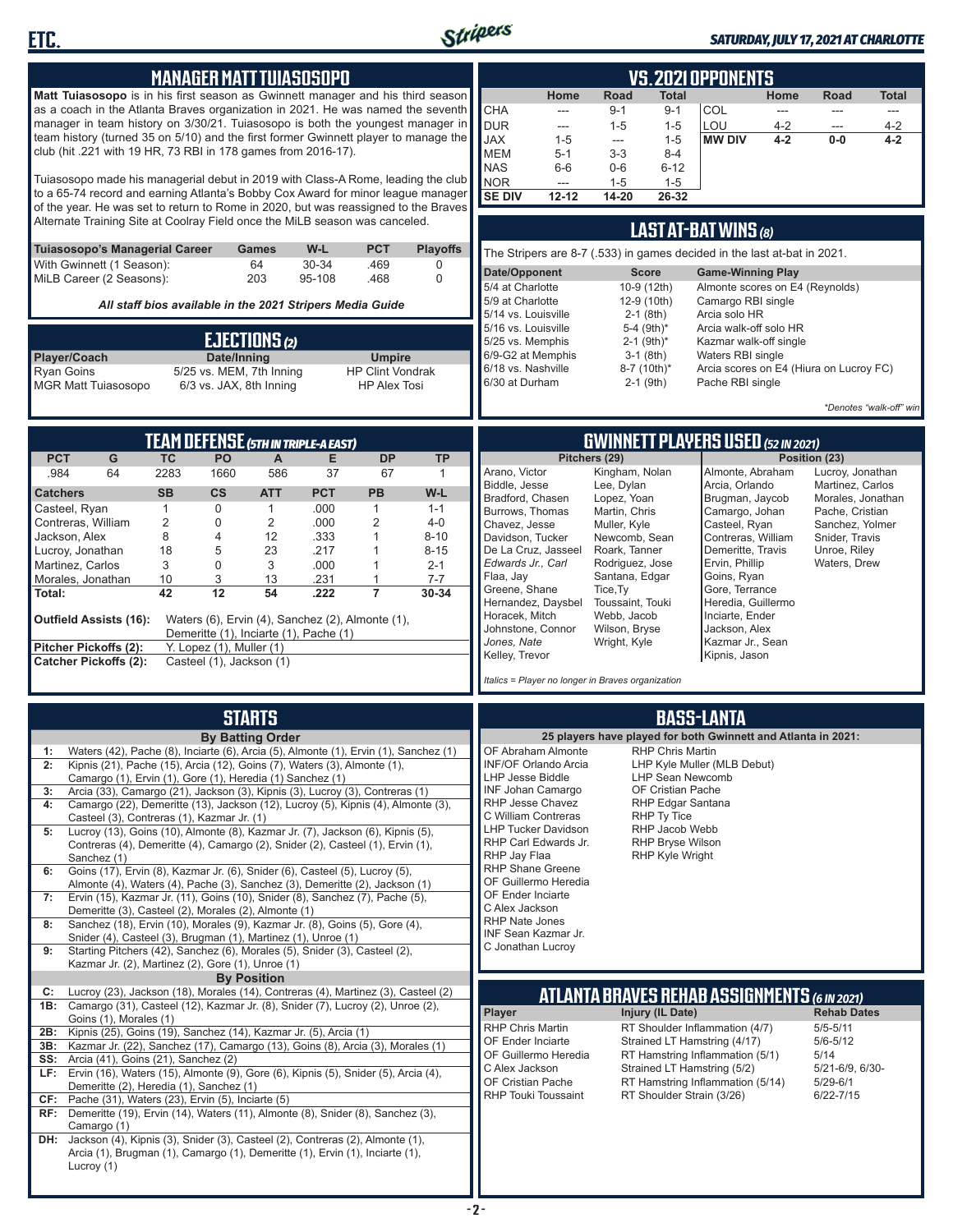## **STARTING PITCHER**



#### *SATURDAY, JULY 17, 2021 AT CHARLOTTE*

# **57****TANNER ROARK**

**B/T:** R/R **BORN:** 10/5/86 in Wilmington, IL (Age 34)<br>**HT:** 6-2 **ACQUIRED:** Signed by the Atlanta Braves 6-2 **ACQUIRED:** Signed by the Atlanta Braves as a MiLB free agent<br>238 (5/11/21) ... Originally the Texas Rangers' 25th-round pick in 200 **WT:** 238 (5/11/21) ... Originally the Texas Rangers' 25th-round pick in 2008. **ON BRAVES 40-MAN ROSTER**

*TONIGHT'S START:* Roark makes his first start and 13th appearance with Gwinnett in game five of a six-game series at Charlotte ... It is his 38th career Triple-A start ... In 37 starts with Syracuse from 2012-13, he went 13-19 with a 4.24 ERA, 1.31 WHIP, and .271 BAA ... It is his first Triple-A start since 8/2/13 with the Chiefs at Louisville (ND, 6.0 IP, 8 H, 3 R, 2 ER, 1 HR, 0 BB, 5 SO in 7-6 loss in 10 innings).

*2021 SEASON:* Was a member of the Toronto Blue Jays' Opening Day Roster ... Went 0-1 with a 6.43 ERA (5 ER in 7.0 IP) in three games (1 start) before being released on 5/3 ... Signed by Atlanta and assigned to Gwinnett on 5/23 ... Went 1-1 with a 3.46 ERA (5 ER in 13.0 IP) in six relief outings with the Stripers from 5/23-6/20 ... Had his contract selected by the Braves on 6/24, but did not pitch before being optioned back to Gwinnett on 6/27 ... Has a 4.50 ERA (3 ER in 6.0 IP) and one save (1-for-1) in four relief outings since returning to Triple-A.

*2020 SEASON:* Made 11 starts in his first season with Toronto, going 2-3 with a 6.80 ERA (14 ER in 47.2 IP), 1.74 WHIP, and .309 BAA ... Earned victories on 7/28 at Washington (5.0 IP, 3 H, 1 ER, 0 BB, 5 SO in 5-1 win) and 8/19 at Baltimore (5.0 IP, 9 H, 2 R, 1 ER, 1 BB, 5 SO in 5-2 win).

*MLB CAREER HIGHLIGHTS:* **2013-18:** Went 64-54 with a 3.59 ERA in 182 games (141 starts) with Washington ... Had three double-digit win seasons with the Nationals, 2014 (15-10, 2.85 ERA in 31 starts), 2016 (16-10, 2.83 ERA in 34G, 33 starts), and 2017 (13- 11, 4.67 ERA in 32G, 30 starts) ... **Finished 10th in NL Cy Young voting in 2016** ... Pitched for Washington in the NLDS in 2014 (0-1, 3.38 ERA in 2G vs. San Francisco) and 2016 (0-0, 4.15 ERA in 1 start vs. Los Angeles Dodgers) ... **2019:** Made 31 starts between Cincinnati (6-7, 4.24 ERA in 21 starts) and Oakland (4-3, 4.58 ERA in 10 starts) ... **2020-21:** With Toronto, went 2-4 with a 6.75 ERA in 14 games (12 starts).

| <b>ROARK'S OVERALL STATS</b> |                |         |            |         |           |           |           |            |             |
|------------------------------|----------------|---------|------------|---------|-----------|-----------|-----------|------------|-------------|
| Year                         | Team           | $W-L$   | <b>ERA</b> | G/GS    | <b>HR</b> | <b>BB</b> | <b>SO</b> | <b>BAA</b> | <b>WHIP</b> |
| 2021                         | TORONTO (MLB)  | $0 - 1$ | 6.43       | 3/1     |           |           | 5         | 241        | 1 29        |
|                              | Gwinnett (AAA) | $1 - 1$ | 3.42       | 12/0    |           | 8         | 25        | .293       | 1.48        |
| MiLB Career:                 |                | $50-41$ | 3.76       | 177/98  | 56        | 206       | 594       | 257        | 1 28        |
| MLB Career:                  |                | 76-68   | 3.85       | 227/184 | 143       | 339       | 936       | 254        | 1 26        |

| <b>ROARK'S 2021 SPLITS (WITH GWINNETT)</b> |                       |           |                     |  |  |
|--------------------------------------------|-----------------------|-----------|---------------------|--|--|
|                                            | 0-1, 4.15 ERA (6G)    | Road:     | 1-0, 2.53 ERA (6G)  |  |  |
|                                            | 0-0, 0.00 ERA (3G)    | Night:    | 1-1, 4.50 ERA (9G)  |  |  |
|                                            | $0-0, - -$ ERA $(0G)$ | Reliever: | 1-1, 3.42 ERA (12G) |  |  |
| Home:<br>Day:<br>Starter:<br>Vs. LHB:      | .267 BAA, 0 HR        | Vs. RHB:  | .306 BAA, 2 HR      |  |  |

|                  | <b>ROARK VS. CHARLOTTE</b>                                        |      |   |  |      |    |   |  |  |    |  |  |  |  |  |
|------------------|-------------------------------------------------------------------|------|---|--|------|----|---|--|--|----|--|--|--|--|--|
|                  | W-L<br>HR<br>ER<br>ВB<br><b>SO</b><br>GS<br><b>ERA</b><br>ΙP<br>G |      |   |  |      |    |   |  |  |    |  |  |  |  |  |
| 2012 (w/SYR):    | $0 - 2$                                                           | 4 22 | 2 |  | 10.2 | 17 | 5 |  |  |    |  |  |  |  |  |
| 2013 (w/SYR):    | $0 - 0$                                                           | 0.00 |   |  | 4.1  |    |   |  |  |    |  |  |  |  |  |
| 2021 (w/GWN):    | $0-0$                                                             | 4.50 |   |  | 20   |    |   |  |  |    |  |  |  |  |  |
| <b>I</b> Career: | $0 - 2$                                                           | 3.18 | 5 |  | 17 N | 22 |   |  |  | 12 |  |  |  |  |  |

|             | <b>ROARK'S HIGHS &amp; LOWS</b> |                           |
|-------------|---------------------------------|---------------------------|
|             | <b>Season</b>                   | Career (MiLB and MLB)     |
| IP:         | 3.0 (3x, last: 6/4 vs. JAX)     | 9.0 (4/26/14, WSH vs. SD) |
| so:         | 5 (6/20/21 vs. NAS)             | 15 (4/23/16, WSH vs. MIN) |
| IBB:        | 1 (10x, last: 7/9 vs. NAS)      | 6 (5/27/12, SYR vs. COL)  |
| IH:         | 8 (6/1 vs. JAX)                 | 13 (7/13/19, CIN at COL)  |
| IER:        | 5 (2x, last: 6/1 vs. JAX)       | 10 (4/18/13, SYR vs. BUF) |
| Low-Hit CG: |                                 | 3 (4/26/14, WSH vs. SD)   |
| Low-ER CG:  |                                 | 0 (4/26/14, WSH vs. SD)   |

|             | ROARK'S 2021 STARTS (ALL LEVELS) |               |     |   |    |               |  |          |  |             |              |              |                                              |  |
|-------------|----------------------------------|---------------|-----|---|----|---------------|--|----------|--|-------------|--------------|--------------|----------------------------------------------|--|
| <b>Team</b> | Date/Opp.                        | <b>Result</b> | IP  | H |    | R ER HR BB SO |  |          |  | <b>NP-S</b> | Opp. Starter | <b>Final</b> | <b>Notes</b>                                 |  |
| <b>TOR</b>  | 4/6 at TEX                       |               | 3.0 |   | 65 |               |  | $\Omega$ |  | 59-34       | Dane Dunning | $1\quad 4-7$ | Allowed a pair of 2-run homers to Nate Lowe. |  |
|             |                                  |               |     |   |    |               |  |          |  |             |              |              |                                              |  |

|                     |           |            |    |    |         | <b>STRIPERS STARTING PITCHERS</b> |                            |                                                    |
|---------------------|-----------|------------|----|----|---------|-----------------------------------|----------------------------|----------------------------------------------------|
| <b>Pitcher</b>      | W-L       | <b>ERA</b> | GS | QS |         | <b>Team W-L Run Support</b>       | <b>Last Gwinnett Start</b> | <b>Final Line</b>                                  |
| Davidson, Tucker    | $2 - 1$   | 0.90       |    |    | $2 - 1$ | 5.33 RPG (16 Tot.)                | 5/23 at NAS (L)            | 6.0 IP, 1 H, 1 R, 1 ER, 1 BB, 9 SO, 1 HR (82p/51s) |
| De La Cruz, Jasseel | $0 - 2$   | 6.68       | 10 |    | $5 - 5$ | 2.10 RPG (21 Tot.)                | 7/16 at CLT (ND)           | 4.0 IP, 2 H, 1 R, 1 ER, 3 BB, 2 SO (62p/38s)       |
| Johnstone, Connor   | 1-6       | 7.63       | 10 |    | $3 - 7$ | 2.00 RPG (20 Tot.)                | 6/23-G2 at NOR (L)         | 2.2 IP, 7 H, 5 R, 5 ER, 1 BB, 2 SO, 2 HR (49p/34s) |
| Kingham, Nolan      | $0 - 3$   | 9.49       |    |    | $0 - 3$ | $0.00$ RPG $(0$ Tot.)             | 7/11 vs. NAS (L)           | 5.0 IP, 6 H, 3 R, 3 ER, 2 BB, 4 SO, 1 HR (77p/55s) |
| Muller, Kyle        | $2 - 2$   | 3.92       | 9  |    | $7-2$   | 4.22 RPG (38 Tot.)                | 7/14 at CLT (ND)           | 4.0 IP, 1 H, 0 R, 2 BB, 4 SO, 1 WP (71p/44s)       |
| Rodriguez, Jose     | $0 - 2$   | 9.22       | 5  |    | $1 - 4$ | 0.60 RPG (3 Tot.)                 | 7/10 vs. NAS (ND)          | 4.0 IP, 1 H, 0 R, 0 BB, 5 SO (53p/36s)             |
| Toussaint, Touki    | $2 - 1$   | 4.32       | 4  |    | $2 - 2$ | 3.50 RPG (14 Tot.)                | 7/13 at CLT (W)            | 6.0 IP, 3 H, 2 R, 2 ER, 3 BB, 7 SO, 1 HR (89p/54s) |
| Wilson, Bryse       | $4 - 2$   | 4.47       | 9  |    | $6 - 3$ | 3.00 RPG (27 Tot.)                | 7/7 vs. NAS (ND)           | 5.0 IP, 8 H, 5 R, 5 ER, 2 BB, 2 SO, 2 HR (81p/50s) |
| Wright, Kyle        | $2 - 3$   | 4.31       |    |    | $4 - 7$ | 2.00 RPG (22 Tot.)                | 7/15 at CLT (ND)           | 3.0 IP, 8 H, 6 R, 6 ER, 1 BB, 5 SO, 1 HR (71p/46s) |
| Total:              | $13 - 22$ | 5.18       | 64 | 12 | 30-34   | 2.52 RPG (161 Tot.)               |                            |                                                    |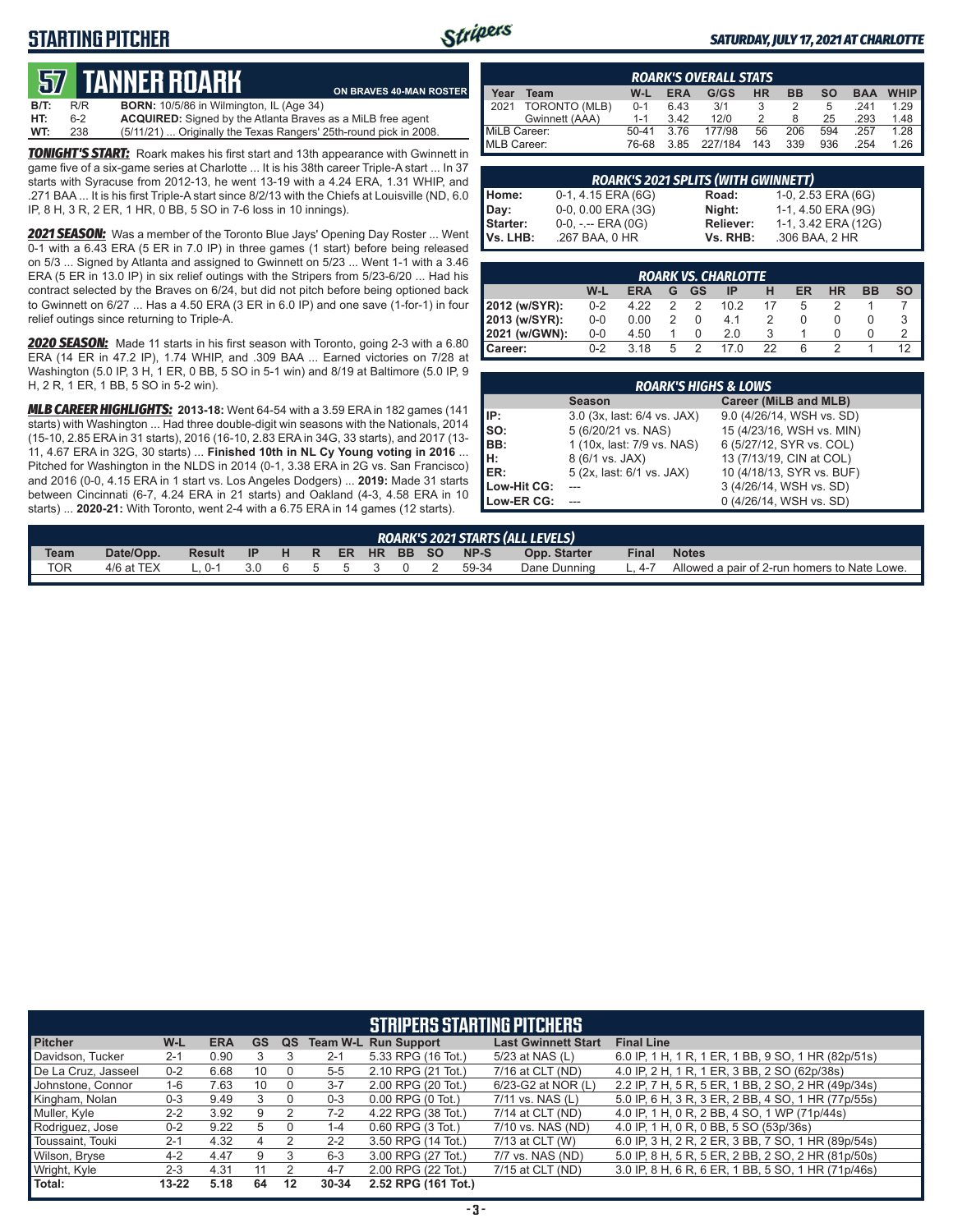### **BULLPEN**



#### *SATURDAY, JULY 17, 2021 AT CHARLOTTE*

|                         |           |            | <b>STRIPERS PITCHING BREAKDOWN</b> |             |     |           |                                 |           |            |
|-------------------------|-----------|------------|------------------------------------|-------------|-----|-----------|---------------------------------|-----------|------------|
|                         | W-L       | <b>ERA</b> | IP                                 | R           | ER. | <b>HR</b> | <b>BB</b>                       | <b>SO</b> | <b>BAA</b> |
| Starters:               | $13 - 22$ | 5.18       | 273.0                              | 163         | 157 | 42        | 115                             | 285       | .263       |
| Relievers:              | $17-12$   | 3.37       | 280.1                              | 118         | 105 | 31        | 105                             | 324       | .229       |
| Total:                  | 30-34     | 4.26       | 553.1                              | - 281       | 262 | 73        | 220                             | 609       | .246       |
| Saves/Opp: 8/19 (42.1%) |           |            |                                    | Holds: $21$ |     |           | <b>IR/Scored: 48/17 (35.4%)</b> |           |            |

|                       |           |            | <b>PITCHING BY MONTH</b> |     |     |           |           |           |            |
|-----------------------|-----------|------------|--------------------------|-----|-----|-----------|-----------|-----------|------------|
|                       | W-L       | <b>ERA</b> | IP                       | R   | ER  | <b>HR</b> | <b>BB</b> | <b>SO</b> | <b>BAA</b> |
| May:                  | $14 - 10$ | 3.50       | 211.0                    | 90  | 82  | 28        | 65        | 240       | .222 I     |
| June:                 | $9 - 16$  | 4.55       | 213.2                    | 115 | 108 | 26        | 94        | 223       | .263 I     |
| July:                 | 7-8       | 5.04       | 128.2                    | 76  | 72  | 19        | 61        | 146       | .257       |
| August:<br>September: |           |            |                          |     |     |           |           |           |            |

|                     |         |            |                |           |                          |               |              | <b>RELIEF SUMMARY (CURRENT STRIPERS ONLY)</b>                    |                         |
|---------------------|---------|------------|----------------|-----------|--------------------------|---------------|--------------|------------------------------------------------------------------|-------------------------|
| <b>Pitcher</b>      | W-L     | <b>ERA</b> | G              | <b>GF</b> | <b>HLD</b>               | <b>SV/OPP</b> | <b>IR/RS</b> | <b>Last Gwinnett Relief Outing</b>                               | <b>Scoreless Streak</b> |
| Arano, Victor       | $0 - 1$ | 4.08       | 17             | 6         | 3                        | 1/3           | 2/0          | 7/15 at CLT (HLD): 1.0 IP, 0 H, 0 R, 0 BB, 2 SO (14p/9s)         | 1G (1.0 IP              |
| Biddle, Jesse (L)   | $0 - 1$ | 2.03       | 13             | 2         |                          | 0/1           | 5/2          | 7/13 at CLT (HLD): 1.0 IP, 1 H, 0 R, 1 BB, 2 SO (17p/10s)        | 5G (5.0 IP)             |
| Bradford, Chasen    | $3-0$   | 3.38       | 19             |           | 3                        | 0/1           | 2/2          | 7/16 at CLT (HLD): 1.0 IP, 1 H, 0 R, 0 BB, 1 SO (10p/8s)         | 1G (1.0 IP)             |
| Burrows, Thomas (L) | $2 - 0$ | 2.92       | 18             |           | 3                        | 0/0           | 15/6         | 7/15 at CLT (W): 1.0 IP, 0 H, 0 R, 0 BB, 1 SO (12p/8s)           | 2G (1.2 IP)             |
| De La Cruz, Jasseel | $1 - 0$ | 1.93       | 3              |           |                          | 0/0           | 0/0          | 7/10 vs. NAS (W): 3.0 IP, 0 H, 0 R, 3 BB, 3 SO (49p/28s)         | 2G (4.0 IP)             |
| Flaa, Jay           | $0 - 1$ | 3.60       | 14             |           |                          | 0/0           | 2/0          | 7/16 at CLT: 1.0 IP, 1 H, 0 R, 1 BB, 0 SO (8p/4s)                | 1G (1.0 IP)             |
| Johnstone, Connor   | $0 - 0$ | 0.96       | 6              |           |                          | 0/0           | 5/3          | 7/15 at CLT: 1.0 IP, 0 H, 0 R, 0 BB, 2 SO (10p/8s)               | 1G (1.0 IP)             |
| Kelley, Trevor      | $0 - 2$ | 2.41       | 16             | 6         |                          | 0/1           | 4/1          | 7/15 at CLT: 1.0 IP, 0 H, 0 R, 1 BB, 2 SO (16p/10s)              | 2G (2.0 IP)             |
| Lee, Dylan (L)      | $2 - 0$ | 2.52       | 17             | 4         |                          | 0/1           | 3/0          | 7/15 at CLT: 1.0 IP, 2 H, 2 R, 2 ER, 1 BB, 1 SO, 1 HR (24p/14s)  | $-2G$                   |
| Lopez, Yoan         | $2 - 2$ | 4.97       | 13             | 4         |                          | 0/1           | 2/2          | 7/16 at CLT: 1.0 IP, 3 H, 2 R, 2 ER, 1 BB, 2 SO, 1 HR (20p/12s)  | $-1G$                   |
| Newcomb, Sean (L)   | $0 - 0$ | 3.00       | 6              | 5.        |                          | 1/1           | 0/0          | 7/16 at CLT (SV): 1.0 IP, 0 H, 0 R, 0 BB, 3 SO, 1 HB (15p/10s)   | 2G (2.0 IP)             |
| Roark, Tanner       | $1 - 1$ | 3.42       | 12             |           |                          | 1/2           | 0/0          | 7/13 at CLT (SV): 2.0 IP, 3 H, 1 R, 1 ER, 0 BB, 2 SO (28p/18s)   | -1G                     |
| Rodriguez, Jose     | $0 - 0$ | 3.60       | $\mathfrak{p}$ |           |                          | 0/0           | 0/0          | 5/26 vs. MEM: 1.0 IP, 2 H, 1 R, 1 ER, 0 BB, 1 SO, 1 HR (13p/10s) | $-2G$                   |
| Tice, Ty            | $1 - 0$ | 5.40       | 10             |           |                          | 0/0           | 5/1          | 7/16 at CLT (W): 1.0 IP, 1 H, 0 R, 0 BB, 0 SO, 1 WP (12p/6s)     | 1G (1.0 IP)             |
| Webb, Jacob         | $0 - 1$ | 3.65       | 12             | 11        | $\overline{\phantom{a}}$ | 3/3           | 0/0          | 7/15 at CLT (SV): 1.0 IP, 3 H, 2 R, 2 ER, 0 BB, 1 SO (18p/13s)   | $-1G$                   |
| Wilson, Bryse       | $1 - 0$ | 1.80       |                |           | $\overline{\phantom{a}}$ | 0/0           | 0/0          | 7/14 at CLT (W): 5.0 IP, 5 H, 1 R, 1 ER, 0 BB, 1 SO (45p/34s)    | $-1G$                   |

|                |           | <b>SCORELESS INNINGS STREAKS (10-PLUS INNINGS)</b> |                       |
|----------------|-----------|----------------------------------------------------|-----------------------|
| <b>Pitcher</b> | Length    | <b>Dates</b>                                       | <b>Stats</b>          |
| Bradford, C.   | $16.0$ IP | 5/7-6/13 (10G)                                     | 1-0, 6 H, 3 BB, 12 SO |
| Wright, K      | 12.0 IP   | 5/25-6/5 (3GS)                                     | 1-0, 11 H, 3 BB, 8 SO |
| Roark, T.      | $11.0$ IP | $6/4 - 6/20$ (5G)                                  | 1-0, 8 H, 4 BB, 11 SO |

# **54 VICTOR ARANO** *- RHP - 26 YRS - COSAMALOAPAN, MEXICO*

- **• 2021 with GWN: 5/14 vs. LOU:** Earned GWN's first save of 2021 (1.0 IP, 1 H). **• 2021 with ATL:** Recalled on 5/8, but did not pitch ... Optioned on 5/10 ... DFA'd and outrighted to Gwinnett on 6/6.
- **• Spring Training:** 0-1, 34.71 ERA, .538 BAA, 1 SV in 3G with Atlanta.
- **• 2020:** Was a member of Philadelphia's 60-man player pool, but spent the entire year at the Alternate Site in Lehigh Valley ... DFA'd by the Phillies on 1/18.
- **• 2019:** Limited to just 6G with Triple-A Lehigh Valley (2-0, 0.00 ERA in 3G) and Philadelphia (1-0, 3.86 ERA in 3G) ... Was on injured list from 4/20-end of season (right elbow inflammation).
- **• Acquired:** Claimed off waivers from Philadelphia (1/22/21) ... Originally signed by the Los Angeles Dodgers as a non-drafted free agent (4/4/13).
- **• MLB Career:** 3-2, 2.65 ERA, .224 BAA, 3 SV in 73G with Philadelphia (2017-19).

# **48 JESSE BIDDLE** *- LHP - 29 YRS - PHILADELPHIA, PA*

- **• 2021 with GWN: Since 6/23, has a 0.00 ERA (0 ER in 5.0 IP) and .176 BAA (3 H, 3 BB, 11 SO) in 5G** ... **5/22-6/13:** Posted a 1.50 ERA (1 ER in 6.0 IP) over 6G.
- **• 2021 with ATL:** Had his contract selected on 4/17, pitched in 8G with the Braves (0-0, 8.44 ERA, 10 ER in 10.2 IP) ... DFA'd on 5/17, outrighted to Gwinnett on 5/19.
- **• Spring Training:** 0-0, 3.00 ERA, .257 BAA, 2 SV in 9G with Cincinnati ... Released on 3/26 after re-signing as MiLB FA on 12/11/20.
- **• 2020:** Opened the year at Cincinnati's Alternate Training Site ... Contract selected on 8/25 (0-0, 0.00 ERA, 0 ER in 0.2 IP in 1G) ... Placed on 10-day injured list on 8/29 (left shoulder impingement) and missed the remainder of the year.
- **• Acquired:** MiLB FA (4/2/21) ... Originally Philadelphia's 1st-round pick (27th overall) in 2010 out of Germantown Friends High School (Philadelphia, PA).
- **• MLB Career:** 6-2, 5.07 ERA, .261 BAA, 1 SV in 99G with ATL (2018-19, 2021), SEA (2019), TEX (2019), CIN (2020).

### **28 CHASEN BRADFORD** *- RHP - 31 YRS - LAS VEGAS, NV*

- **• 2021 with GWN:** All 3 of his wins have been 2.0-IP outings: 5/15 vs. LOU (1 H, 0 R, 2 SO), 6/16 vs. NAS (3 H, 1 ER, 3 SO), and 6/24 at NOR (0 H, 0 R, 1 BB, 3 SO) ... **5/7-6/13:** Posted team-best 16.0-IP scoreless streak over 10G (6 H, 3 BB, 12 SO).
- **• 2020:** Re-signed by Seattle to an MiLB deal on 1/15, but was not included on the Mariners' 60-man player pool ... Did not play.
- **• 2019:** Split time between Seattle (0-0, 4.86 ERA, 1 SV in 12G) and Triple-A Tacoma (0-0, 6.75 ERA, 1 SV in 5G).
- **• Acquired:** MiLB FA (3/15/21) ... Originally the New York Mets' 35th round pick in 2011 out of the University of Central Florida.
- **• MLB Career:** 7-0, 3.89 ERA, .253 BAA, 1 SV in 86G with NYM, SEA (2017-19).

|                | <b>PITCHER AWARDS &amp; HONORS</b>  |                         |
|----------------|-------------------------------------|-------------------------|
| <b>Pitcher</b> | <b>Award/Date</b>                   | <b>Stats</b>            |
| Wilson, B.     | AAA East Pitcher of Week (6/28-7/4) | 0-0, 7.0 IP, 0 ER, 7 SO |

# **49 THOMAS BURROWS** *- RHP - 26 YRS - FLORENCE, AL*

- **• 2021 with GWN: 5/26 vs. MEM:** Earned his first win (1.0 IP, 0 H, 0 R, 2 SO) ... **6/20-7/2:** Struck out 12 over 7.0 scoreless IP (3 H, 1 BB) in 5G ... **7/15 at CLT:** Improved to 2-0 (1.0 IP, 0 H, 0 R, 0 BB, 1 SO) in 11-10 win.
- **• MLB.com Prospect Rankings:** #20 (Braves Top 30).
- **• Spring Training:** 0-1, 6.75 ERA, .222 BAA, 0 SV in 4G with Atlanta.
- **• 2020:** Was an NRI to Spring Training, but not included on 60-man player pool.
- **• 2019:** Went 2-4 with a 4.42 ERA, .221 BAA, and 7 saves (7-for-9) in 43G between Double-A Mississippi and Gwinnett ... Stranded 16 of 17 inherited runners with the Stripers (94.1%) ... Won Atlanta's Bill Lucas Award for community service.
- **• Acquired:** Via trade with Seattle (1/11/17) ... Originally the Mariners' 4th-round pick in 2016 out of the University of Alabama.

### **45 JAY FLAA** *- RHP - 29 YRS - BISMARCK, ND*

- **• 2021 with GWN: 5/13-6/24:** Did not allow an ER over his first 10G (1 R in 11.0 IP, 7 H, 9 BB, 15 SO, .171 BAA).
- **• 2021 with ATL:** From 5/23-5/30, went 0-0 with a 27.00 ERA (4 ER in 1.1 IP) in 1G Outrighted to Gwinnett on 7/13.
- **• 2021 with BAL:** Selected by Baltimore on 4/26 and made his MLB debut on 4/27 vs. the NY Yankees (1.1 IP, 2 BB, 1 SO, struck out Aaron Judge) ... Optioned on 4/28, appeared in 1G with Triple-A Norfolk (0-0, 16.20) ... DFA'd on 5/8.
- **• Spring Training:** 0-0, 3.38 ERA, .200 BAA, 0 SV in 3G with Baltimore.
- **• 2020:** Was not on Baltimore's 60-man player pool, did not play.
- **• 2019:** Went 2-5 with a 4.69 ERA, .256 BAA, and 5 SV in 40G (3 starts) between Double-A Bowie and Norfolk (2-3, 5.24 ERA, 4 SV in 29G during Triple-A debut).
- **• Acquired:** Claimed off waivers from Baltimore (5/11/21) ... Originally the Orioles' 6th-round pick in 2015 out of North Dakota State University (Fargo, ND).
- **• MLB Career:** 0-0, 13.50 ERA, .300 BAA in 2G with Baltimore, Atlanta (2021).

### **51 CONNOR JOHNSTONE** *- RHP - 26 YRS - SAN DIEGO, CA*

- **• 2021 with GWN: Is 0-0 with a 0.96 ERA and .097 BAA in 6G in relief (1-6, 7.63 ERA, .320 BAA in 10 starts)** ... **5/4-5/8:** Threw 8.0 scoreless IP over his first 2 outings, including a 5.0-inning spot start (win, 1 H, 0 BB, 5 SO) on 5/8 at CLT.
- **• Spring Training:** 0-1, 4.76 ERA, .273 BAA, 1 SV in 6G with Atlanta.
- **• 2020:** Was an NRI to Braves Spring Training, but not on 60-man player pool.
- **• 2019:** With Double-A Mississippi and Gwinnett, went 7-4 with a 4.24 ERA, .296 BAA, and 1 SV in 35G (7 starts) ... His 7 wins ranked T-8th in the Braves org.
- **• Acquired:** Braves 21st-round pick in 2017 out of Wake Forest University.
- **• Local Product:** Played baseball at Roswell High School (Roswell, GA).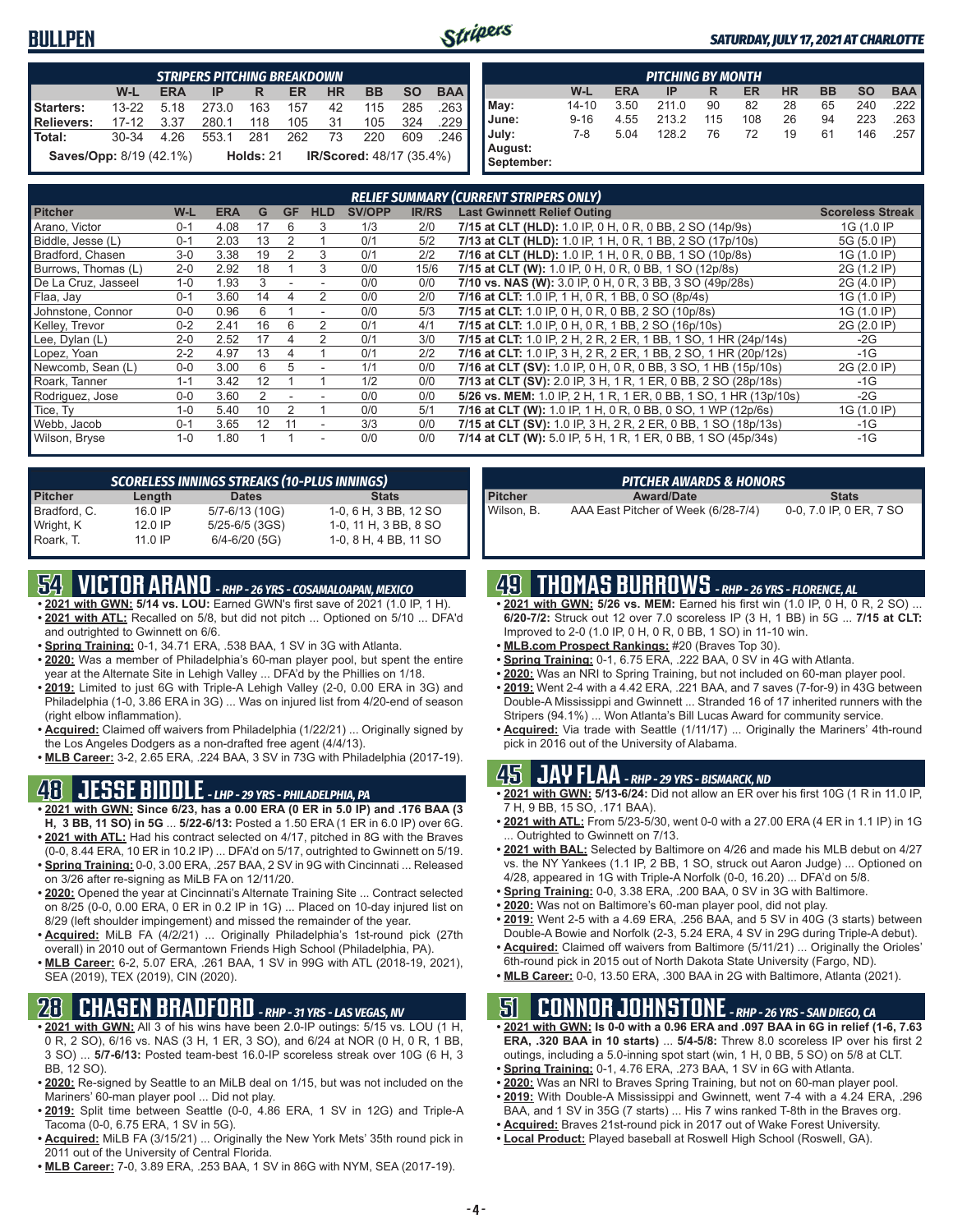# **43 TREVOR KELLEY** *- RHP - 27 YRS - PROVIDENCE, RI*

- **• 2021 with GWN: 5/12-6/27:** Allowed runs in just 2 of 13G for a 1.72 ERA (3 ER in 15.2 IP, 13 H, 6 BB, 15 SO, .241 BAA).
- **• Spring Training:** Did not pitch in Chicago Cubs' MLB camp ... Released on 4/23. **• 2020:** Pitched in 4G with Philadelphia, going 0-0 with a 10.80 ERA ... Outrighted
- on 8/14 and spent the rest of the season at the Phillies Alternate Site. **• 2019:** In 52G with Triple-A Pawtucket, went 5-5 with a 1.79 ERA, .216 BAA, and
- 12 SV ... Was an International League Midseason and Postseason All-Star and a *Baseball America* Triple-A All-Star ... Led IL in appearances and was T-1st in saves ... Made MLB debut on 7/2 at Toronto and logged 10G with Boston (0-3, 8.64 ERA).
- **• Acquired:** MiLB FA (4/28/21) ... Originally Boston's 36th-round pick in 2015 out of the University of North Carolina at Chapel Hill.
- **• MLB Career:** 0-3, 9.26 ERA, .347 BAA, 0 SV in 14G with BOS (2019), PHI (2020).

# Blue Jays' 16th-round pick in 2017 out of Central Arkansas. **58 • MLB Career:** 0-0, 4.50 ERA, .303 BAA in 5G with Toronto, Atlanta (2021). **DYLAN LEE** *- LHP - 26 YRS - DINUBA, CA*

- **• 2021 with GWN: 5/4 at CLT:** Earned the win in his Stripers' debut (2.0 IP, 1 H, 1 R, 0 ER, 0 BB, 3 SO in 10-9 win in 12 innings) ... **6/11 at MEM:** Recorded his first pro hit, a double (1-for-2, R) ... **5/26-7/9:** Had a 1.65 ERA (3 ER in 16.1 IP, 9 H, 2 BB, 12 SO) and .161 BAA over 12G.
- **• Spring Training:** 0-0, 0.00 ERA, 0 SV in 2G with Miami ... Released on 3/29.
- **• 2020:** Was a non-roster invite to Marlins Spring Training, but was not on Miami's 60-man player pool ... Did not play.
- **• 2019:** Logged 45G between Double-A Jacksonville (0-3, 1.91 ERA, .176 BAA, 13 SV in 32G) and Triple-A New Orleans (1-3, 4.71 ERA, .329 BAA, 0 SV in 13G).
- **• Acquired:** MiLB FA (4/15/21) ... Originally Miami's 10th-round pick in 2016 out of Cal State Fresno (Fresno, CA).

### **55 YOAN LOPEZ** *- RHP - 28 YRS - NUEVA GERONA, CUBA*

- **• 2021 with GWN:** Has earned both of his wins in extra innings, 6/9-G2 at MEM (1.0 IP, 1 H, 0 R in 3-1 win in 8 innings) and 6/18 vs. NAS (1.0 IP, 2 H, 1 R, 0 ER, 1 SO in 8-7 win in 10 innings).
- **• 2021 with ARI:** Began the season on Arizona's Opening Day roster ... In 2 stints, went 0-0 with a 6.57 ERA (9 ER in 12.1 IP) and 0 SV (0-for-3) in 13G ... DFA'd on 5/20, traded to Atlanta on 5/22 and optioned to Gwinnett.
- **• Spring Training:** 1-0, 4.91 ERA, .214 BAA, 0 SV in 8G with Arizona.
- **• 2020:** In 20G with Arizona, went 0-1 with a 5.95 ERA, .269 BAA, and 2 holds. **• 2019:** Set MLB career highs in G (70) and holds (21), going 2-7 with a 3.41 ERA, .232 BAA, and 1 SV (1-for-4) with the D-backs.
- **• Acquired:** Via trade with Arizona in exchange for CF Deivi Estrada (5/22/21) ... Originally signed by the D-backs as a NDFA out of Cuba (1/16/15).
- **• MLB Career:** 2-8, 4.25 ERA, .252 BAA, 1 SV in 113G with Arizona (2018-21).

# **24 SEAN NEWCOMB** *- LHP - 28 YRS - BROCKTON, MA*

- **• 2021 with GWN:** Has been optioned twice, on 5/5 and 6/30 ... **5/6-7/3:** Struck out 8 over 3.0 scoreless IP (1 H, 1 BB) in 3G ... **7/16 at CLT:** Struck out the side in the 9th for his first save (1.0 IP, 0 H, 0 R, 1 HB).
- **• Gwinnett Career:** 5-4 with a 2.84 ERA and .209 BAA in 19G (14GS) since 2017.
- **• 2021 with ATL:** In 23G, is 2-0 with a 5.82 ERA, .222 BAA, and 1 SV (1-for-2).
- **• Spring Training:** 0-0, 1.29 ERA, .227 BAA, 0 SV in 6G (1GS) with Atlanta.
- **• 2020:** Made just 4 starts with the Braves (0-2, 11.20 ERA) ... Spent most of the year at the Alternate Training Site at Coolray Field.
- **• Acquired:** Via trade with the Los Angeles Angels in exchange for SS Andrelton Simmons (11/12/15) ... Originally the Angels' 1st-round pick (15th overall) in 2014 out of the University of Hartford (West Hartford, CT).
- **• MLB Career:** 24-23, 4.26 ERA, .241 BAA, 2 SV in 132G (57GS) with Atlanta (2017-21) ... In 6G during the 2018-19 Postseasons, went 1-0 with a 1.08 ERA.

### **53 TY TICE** *- RHP - 24 YRS - PRAIRIE GROVE, AR*

- **• 2021 with GWN: 6/10-7/2:** Scored upon in just 1 of 7G (1.29 ERA, 1 ER in 7.0 IP, 4 H, 1 BB, 7 SO, .174 BAA) ... **7/16 at CLT:** Earned his first win (1.0 IP, 1 H, 0 R, 0 BB, 0 SO).
- **• 2021 with ATL:** Recalled on 6/20 and pitched once (6/21 at NYM, 1.0 IP, 1 H, 0 R, 1 BB, 0 SO) ... Optioned back to Gwinnett on 6/24.
- **• 2021 with TOR:** Recalled from the Alternate Training Site 3 times (4/9, 4/24, 5/22), went 0-0 with a 5.14 ERA (4 ER in 7.0 IP) in 4G during his MLB debut ... Also pitched once for Triple-A Buffalo (0 ER in 1.0 IP) ... DFA'd on 5/30.
- **• Spring Training:** 1-0, 9.00 ERA, .273 BAA, 0 SV in 6G with Toronto.
- **• 2020:** Spent the entire year at the Blue Jays' Alternate Training Site ... Did not reach the Majors ... Had his contract selected by Toronto on 11/20.
- **• 2019:** Between Double-A New Hampshire and Triple-A Buffalo, went 3-4 with a 2.34 ERA, .196 BAA, and 8 saves (8-for-12) in 46 relief appearances.
- **• Acquired:** Via trade from Toronto in exchange for cash (6/4/21) ... Originally the
- 

# **71 JACOB WEBB** *- RHP - 27 YRS - RIVERSIDE, CA*

**• 2021 with GWN: Is 3-for-3 in save chances despite posting a 6.00 ERA (2 ER in 3.0 IP, 4 H, 0 BB, 4 SO, 1 HB) in those outings** ... **5/26-6/9:** Struck out 5 over 5.0 IP (0 R, 2 H, 0 BB) in 5G.

- **• 2021 with ATL:** Recalled 4 times (4/7, 4/10, 6/5, 6/17) ... In 17G with the Braves, is 1-2 with a 5.29 ERA (10 ER in 17.0 IP) and a .324 BAA.
- **• Spring Training:** 1-0, 2.57 ERA, .222 BAA, 2 HLD in 7G with Atlanta ... Optioned to the Alternate Training Site in Gwinnett on 3/25.
- **• 2020:** Assigned to the Alternate Training Site on 7/19, but missed over a month with a right shoulder strain (placed on 60-day injured list on 7/20) ... Activated on 9/8 and went 0-0 with a 0.00 ERA (0 ER in 10.0 IP) and .200 BAA in 8G ... Made his MLB Postseason debut, going 0-0 with a 9.00 ERA (3 ER in 3.0 IP) in 3G.
- **• 2019:** Made his MLB debut with Atlanta, going 4-0 with a 1.39 ERA (5 ER in 32.1 IP), .205 BAA, 9 holds, and 2 saves (2-for-4) in 36G ... Also logged 10G with Gwinnett (0-1, 6.97 ERA, .225 BAA, 1 SV).
- **• Acquired:** Braves' 18th-round pick in 2014 out of Tabor College (Hillsboro, KS).
- **• MLB Career:** 5-2, 2.28 ERA, .243 BAA, 2 SV in 61G with Atlanta (2019-21).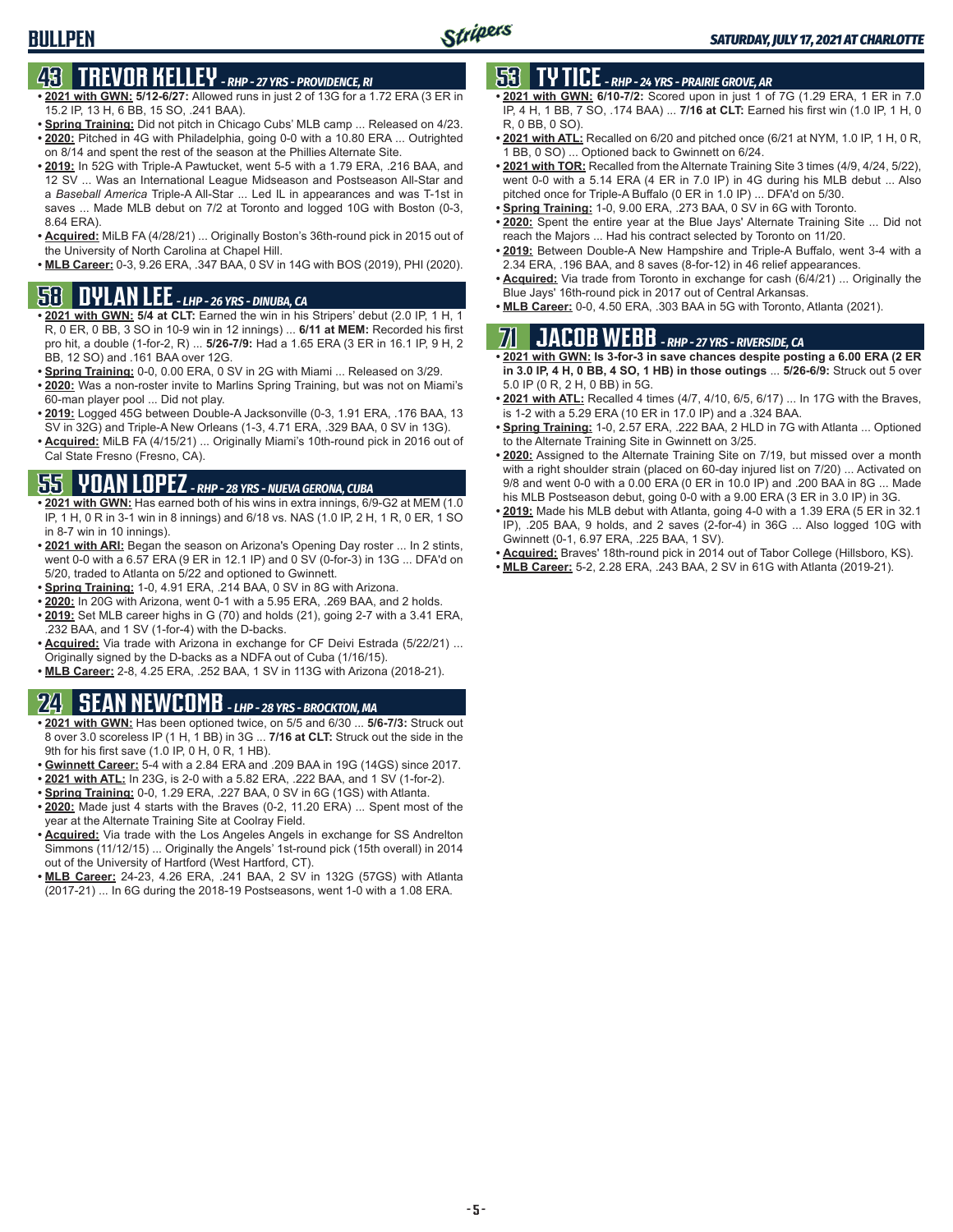#### Stripers **OFFENSE** *SATURDAY, JULY 17, 2021 AT CHARLOTTE TOTAL:* .245, 79 HR, .754 OPS *RISP:* .257, 22 HR, .781 OPS *RUNS/INNING: 1 2 3 4 5 6 7 8 9 X TOT Vs. LHP:* .248, 34 HR, .785 OPS *RISP/2O:* .227, 10 HR, .722 OPS **Stripers:** 55 29 22 35 32 36 36 39 25 11 320 **Vs. RHP:** .244, 45 HR, .735 OPS **LOADED:** .258, 4 HR, .852 OPS **Opponents:** 43 37 38 33 19 28 32 23 16 12 281

|                            |                          |                |                          |                          |                          |                |                | <b>HOME RUNS</b>       |                                          |                          | <b>MULTI-GAMES</b>       |                |
|----------------------------|--------------------------|----------------|--------------------------|--------------------------|--------------------------|----------------|----------------|------------------------|------------------------------------------|--------------------------|--------------------------|----------------|
| Player                     | 1 <sub>R</sub>           | 2R             | 3R                       | <b>GS</b>                | Tot.                     |                |                | Off LH Off RH Team W-L | Last HR with Gwinnett (Regular Season)   | Hit                      | <b>RBI</b>               | <b>HR</b>      |
| <b>Almonte</b>             | 2                        |                |                          |                          | 3                        |                |                | $3-0$                  | 5/30/21 vs. MEM, 1R (RH Connor Jones)    | 8                        | 5                        |                |
| Arcia                      | 10                       | 3              | $\sim$                   |                          | 13                       | 6              | $\overline{7}$ | $7 - 4$                | 7/3/21 at DUR, 1R/Leadoff (RH Shane Baz) | 16                       | 8                        | 1              |
| Brugman                    | $\overline{\phantom{0}}$ | ٠              | $\overline{\phantom{a}}$ | $\overline{\phantom{a}}$ |                          |                |                | $0 - 0$                |                                          |                          | $\overline{a}$           |                |
| Camargo                    | 4                        | $\overline{2}$ |                          |                          | ⇁                        | 3              | 4              | $3 - 3$                | 7/10/21 vs. NAS, 1R (RH Thomas Jankins)  | 14                       | 5                        | $\overline{ }$ |
| Casteel                    |                          | $\overline{2}$ |                          |                          | 3                        | $\overline{2}$ |                | $2 - 1$                | 6/24/21 at NOR, GS (LH Zac Lowther)      | 5                        | 5                        |                |
| Contreras                  | 2                        |                |                          |                          | $\overline{2}$           |                |                | $2 - 0$                | 7/16/21 at CLT, 1R (RH Alex McRae)       | 3                        |                          |                |
| Demeritte                  | 6                        | 2              |                          |                          | 8                        | л              | 4              | $7 - 1$                | 7/15 at CLT, 1R (RH Jonathan Stiever)    | 8                        | 4                        |                |
| Ervin                      | 3                        | $\overline{2}$ |                          |                          | 6                        |                | 2              | $4 - 2$                | 7/14/21 at CLT, 1R (LH Hunter Schryver)  | 5                        | $\overline{ }$           |                |
| Goins                      |                          |                |                          |                          | $\overline{2}$           |                |                | $1 - 1$                | 7/4/21 at DUR, 2R (RH Joe Ryan)          | 12                       | 6                        |                |
| Gore                       |                          |                | ۰                        |                          | ٠                        |                | ۰              | $0 - 0$                |                                          | 3                        | $\overline{\phantom{a}}$ |                |
| <b>Heredia</b>             | $\overline{a}$           |                |                          |                          |                          |                |                | $0 - 0$                |                                          | ٠                        | ٠                        |                |
| Inciarte                   | $\overline{\phantom{0}}$ |                |                          |                          | ٠                        |                |                | $0 - 0$                | ---                                      | $\overline{\phantom{a}}$ | $\overline{\phantom{a}}$ | ٠              |
| Jackson                    | 3                        | 3              |                          | 2                        | 9                        | 6              | 3              | $5 - 1$                | 7/15/21 at CLT, GS (LH Nik Turley)       | 6                        | $\overline{7}$           | 2              |
| Kazmar Jr.                 | 3                        | $\overline{2}$ |                          |                          | 6                        | $\overline{2}$ | 4              | $3-3$                  | 7/16/21 at CLT, 1R (RH Alex McRae)       | 3                        | $\overline{4}$           |                |
| Kipnis                     | $\overline{2}$           | $\overline{2}$ |                          |                          | 5                        |                | 5              | $4 - 1$                | 7/14/21 at CLT, 1R (RH Ofreidy Gomez)    | 10                       | $\overline{7}$           |                |
| Lucroy                     |                          |                |                          |                          | $\overline{2}$           |                | 2              | $1 - 1$                | 6/10/21 at MEM, 3R (RH Grant Black)      | $\overline{4}$           | 3                        | $\sim$         |
| Martinez                   | $\overline{\phantom{0}}$ |                |                          |                          | $\overline{\phantom{a}}$ |                |                | $0 - 0$                |                                          | $\overline{2}$           |                          |                |
| Morales                    |                          |                |                          |                          |                          |                |                | $1 - 0$                | 5/7/21 at CLT, 3R (RH Joe De Carlo)      |                          |                          |                |
| $\sqrt{\frac{1}{2}}$ Pache | 2                        |                | $\overline{\phantom{0}}$ |                          | 3                        | $\overline{2}$ |                | $2 - 0$                | 7/8/21-G2 vs. NAS, 1R (LH Blaine Hardy)  | 8                        | 4                        | $\overline{ }$ |
| Sanchez                    |                          |                |                          |                          |                          |                |                | $1 - 0$                | 6/16/21 vs. NAS, 3R (RH Miguel Sanchez)  | 3                        | $\overline{2}$           |                |
| Snider                     | 2                        |                | $\overline{\phantom{a}}$ | ٠                        | 3                        |                | 3              | $3-0$                  | 7/15/21 at CLT, 2R (RH Connor Sadzeck)   | 3                        | $\overline{2}$           |                |
| Unroe                      |                          |                |                          |                          |                          |                |                | $0 - 0$                | 7/19/19 vs. ROC, 1R (RH Drew Hutchison)  |                          | ٠                        |                |
| <b>Waters</b>              | $\mathfrak{D}$           |                | $\overline{2}$           |                          | 5                        | 3              | 2              | $1 - 3$                | 7/8/21-G2 vs. NAS, 3R (LH Blaine Hardy)  | 14                       | $\overline{4}$           |                |
| Total:                     | 43                       | 22             | 10                       | 4                        | 79                       |                |                |                        |                                          |                          |                          |                |

**Back-to-Back Homers (2x):**

Almonte (GS) / Snider, 5/7 at CLT (1st Inning) Jackson (2R) / Contreras, 7/14 at CLT (1st Inning)

**Back-to-Back-to-Back Homers (1x):** Arcia (2R) / Camargo / Demeritte, 5/8 at CLT (6th Inning)

**Pinch-Hit Homers (3x):** Demeritte (1R), 5/12 vs. LOU (7th Inning) Casteel (2R), 6/3 vs. JAX (7th Inning) Ervin (2R), 7/7 vs. NAS (6th Inning)

**Leadoff (Game) Homers (2x):** Waters, 5/19 at NAS Arcia, 7/3 at DUR

**Walk-Off Homers (1x):**

Arcia (Solo), 5/16 vs. LOU (9th Inning)

|                       | <b>STRIPERS BATTING BY MONTH</b> |    |    |    |           |            |           |            |            |            |  |  |  |  |  |
|-----------------------|----------------------------------|----|----|----|-----------|------------|-----------|------------|------------|------------|--|--|--|--|--|
|                       | <b>AVG</b>                       | G  | 2B | 3B | <b>HR</b> | <b>RBI</b> | <b>SB</b> | <b>OBP</b> | <b>SLG</b> | <b>OPS</b> |  |  |  |  |  |
| May:                  | .254                             | 24 | 43 | 2  | 36        | 138        | 24        | .366       | .445       | .811       |  |  |  |  |  |
| June:                 | .227                             | 25 | 36 | 3  | 21        | 88         | 23        | .308       | .357       | .665       |  |  |  |  |  |
| July:                 | .260                             | 15 | 30 | 2  | 22        | 74         | 10        | .340       | .459       | .800       |  |  |  |  |  |
| August:<br>September: |                                  |    |    |    |           |            |           |            |            |            |  |  |  |  |  |

| <b>PINCH HITTERS</b> |       |                |                |                |          |           |                |
|----------------------|-------|----------------|----------------|----------------|----------|-----------|----------------|
| Player               | AVG.  | <b>AB</b>      | н              | 2B             | 3B       | <b>HR</b> | <b>RBI</b>     |
| Almonte              | 1.000 |                |                | $\Omega$       | ი        | $\Omega$  | 2              |
| Arcia                | ---   | U              | $\Omega$       | $\mathbf 0$    | $\Omega$ | $\Omega$  | $\Omega$       |
| Casteel              | .150  | 20             | 3              | 1              | $\Omega$ |           | $\overline{4}$ |
| Demeritte            | .400  | 5              | $\overline{2}$ | 1              | $\Omega$ |           | 1              |
| Ervin                | .333  | 6              | $\overline{2}$ | $\Omega$       | $\Omega$ | 1         | 3              |
| Goins                | .000  | $\overline{2}$ | $\Omega$       | $\Omega$       | $\Omega$ | $\Omega$  | $\Omega$       |
| Gore                 | .250  | 4              | 1              | $\Omega$       | 0        | $\Omega$  | $\Omega$       |
| Kazmar Jr.           | .000  |                | $\Omega$       | $\Omega$       | $\Omega$ | $\Omega$  | $\Omega$       |
| Lee                  | .000  |                | $\Omega$       | $\Omega$       | $\Omega$ | $\Omega$  | $\Omega$       |
| Lucroy               | .000  | 3              | $\Omega$       | $\Omega$       | $\Omega$ | $\Omega$  | $\Omega$       |
| <b>Morales</b>       | .000  |                | $\Omega$       | $\Omega$       | $\Omega$ | $\Omega$  | $\Omega$       |
| Pache                | ---   | O              | $\Omega$       | $\Omega$       | $\Omega$ | $\Omega$  | $\Omega$       |
| Sanchez              | .000  | 6              | $\Omega$       | $\Omega$       | $\Omega$ | $\Omega$  | $\Omega$       |
| Snider               | .077  | 13             | 1              | $\Omega$       | $\Omega$ | $\Omega$  | $\Omega$       |
| Unroe                | .000  | 4              | $\Omega$       | $\Omega$       | $\Omega$ | $\Omega$  | $\Omega$       |
| Totals:              | .137  | 73             | 10             | $\overline{2}$ | 0        | 3         | 10             |

| <b>HITTING STREAKS (10-PLUS GAMES)</b> |                |                                        |
|----------------------------------------|----------------|----------------------------------------|
| <b>Player</b>                          | Length/Dates   | <b>Stats</b>                           |
| <b>Arcia</b>                           | 13G (5/4-5/18) | .393 (22-56), 4 2B, 7 HR, 17 R, 12 RBI |
|                                        |                |                                        |

| <b>ON-BASE STREAKS (15-PLUS GAMES)</b> |                |                                       |
|----------------------------------------|----------------|---------------------------------------|
| <b>Player</b>                          | Length/Dates   | <b>Stats</b>                          |
| Camargo                                | 18G (6/18-7/8) | .303 (20-66), 6 2B, 2 HR, 7 RBI, 7 BB |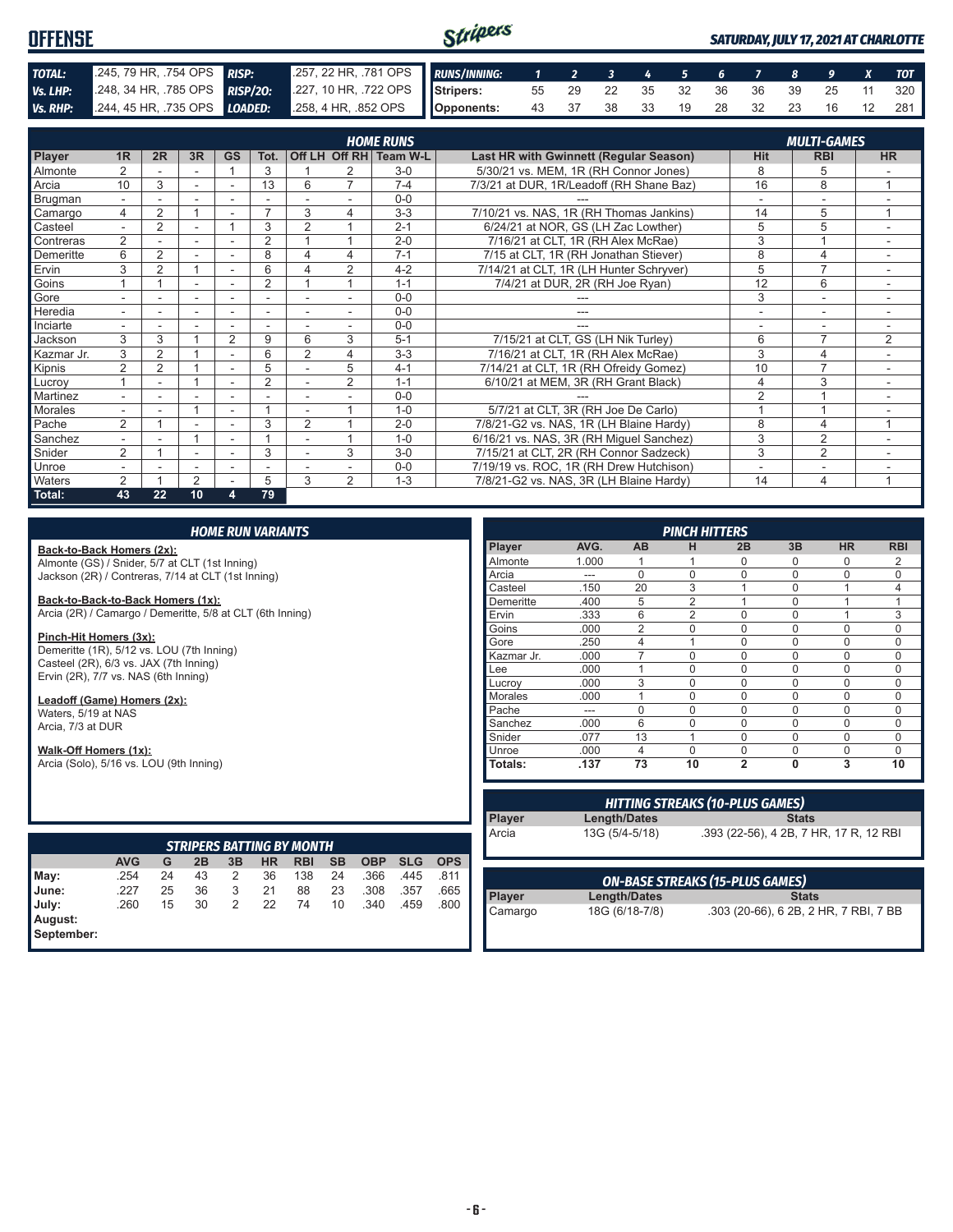# **17 JOHAN CAMARGO** *- INF - 27 YRS - PANAMA CITY, PANAMA*

*SEASON WITH GWN:*.305, 7 HR, 24 RBI, 0 SB, .901 OPS *HIT STREAK:* 1G (3-5) *7/16 at CLT:* DNP *SERIES:* .--- (0-0)

- **• Leaderboard:** Entering 7/17, is among Triple-A East top 10 in OBP (T-8th, .395). **• 2021 with GWN: Has hit safely in 21 of 27G since 6/10, batting .337 (35-for-104, 9 2B, 1 3B, 4 HR, 16 R, 14 RBI, .952 OPS)** ... **5/4-5/22:** Hit safely in each of his first 9G (.364, 2 2B, 3 HR, 13 R, 8 RBI) ... **5/8 at CLT:** Notched his first career multi-HR game (2-for-4, 2 HR, 2 RBI) ... **6/5 vs. JAX:** Started 5-4-3 triple play, Gwinnett's first since 5/28/19 at TOL ... **6/10 at MEM:** Homered for first time since 5/8 (2-run, #4) in 4-for-5, 2-RBI effort ... **6/18-7/8:** Posted a team-best 18G onbase streak (.303, 20-for-66, 6 2B, 2 HR, 9 R, 7 RBI, 7 BB, .387 OBP).
- **• Gwinnett Career:** Has hits in 76 of 101G (75.2%) since 2017, batting .327 (129 for-394, 29 2B, 2 3B, 16 HR, 67 R, 66 RBI, 1 SB, .928 OPS).
- **• 2021 with ATL:** In 6 stints with the Braves, batting .000 (0-for-16, 1 R) in 15G.
- **• Spring Training:** .186, 2 2B, 1 HR, 4 R, 3 RBI in 18G with Atlanta.
- **• 2020:** Made Braves' Opening Day roster and batted .200 (8 2B, 4 HR, 16 R, 9 RBI) in 35G ... Added to the NLCS roster in place of injured Adam Duvall prior to Game 2 and played in 4G (.250, 2-for-8, 1 2B, 1 RBI).
- **• Acquired:** NDFA (7/2/10) out of Panama City, Panama.
- **• MLB Career:** .257, 68 2B, 4 3B, 34 HR, 144 RBI, 2 SB in 364G with Atlanta (2017- 21) ... Played in 2018 and 2020 Postseasons (.087, 1 2B, 1 RBI in 8G).

### **9 RYAN CASTEEL** *- 1B/C - 30 YRS - CHATTANOOGA, TN*



- **• 2021 with GWN: 5/15-5/18:** Had 6 RBI in 3G span, including 5/15 vs. LOU (1 for-2, GW 3-run 2B, 3 RBI) and 5/16 vs. LOU (1-for-3, HR, 2 RBI) ... **6/2 vs. JAX:** Notched pinch-hit 2-run 2B ... **6/3 vs. JAX:** Hit pinch-hit 2-run HR (#2) ... **6/24 at NOR:** Crushed game-winning grand slam (#3) in 6-2 victory (1-for-4, 4 RBI), his 2nd career slam (first since 7/20/13 with Adv-A Modesto).
- **• Spring Training:** Did not play in Atlanta's MLB camp.
- **• 2020:** Was not on the Braves' 60-man player pool ... Did not play.
- **• 2019:** Played 118G with Double-A Mississippi, batting .263 (21 2B, 2 3B, 21 HR, 73 RBI, .811 OPS) ... Ranked 2nd in the Southern League in homers and RBI, 3rd in slugging (.477) ... Was his 2nd career 20-homer season (hit 22 in 2013).
- **• Acquired:** MiLB FA (3/14/21) ... Originally Colorado's 17th-round pick in 2010 out of Cleveland State Community College (Cleveland, TN).

# **14 WILLIAM CONTRERAS** *- C - 23 YRS - PUERTO CABELLO, VZ*

*SEASON WITH GWN:*.400, 2 HR, 5 RBI, 0 SB, 1.184 OPS *HIT STREAK:* 5G (9-20)

- *7/16 at CLT:*2-4, HR, R, RBI, SO *SERIES:* .412 (7-17), 2 HR, 4 R, 4 RBI **• 2021 with GWN: Has hit safely in 6 of 7G (.400, 10-for-25, 2 2B, 2 HR, 6 R, 5 RBI)** ... **7/8 vs. NAS:** Made his Triple-A debut (1-for-5, R) ... **7/10 vs. NAS:** Tallied
- his first Triple-A RBI (2-for-4, 2 2B, R, RBI) ... **7/14 at CLT:** Blasted his first Triple-A homer (solo, back-to-back with Alex Jackson, 3-for-5, 2 RBI).
- **• 2021 with ATL:** On the Braves' Opening Day roster ... Hit .204 (3 2B, 1 3B, 7 HR, 16 R, 21 RBI, .666 OPS) in 44G through 7/6 ... Optioned on 7/7.
- **• Spring Training:** .350, 3 2B, 1 HR, 5 R, 7 RBI in 17G with Atlanta.
- **• 2020:** Spent most of the year at the Alternate Training Site at Coolray Field ... Recalled by Atlanta for his MLB debut on 7/24 ... Hit .400 (4-for-10, 1 2B, 1 RBI) in 4G before being optioned on 7/29.
- **• 2019:** Between FLA and MIS, hit .255 (20 2B, 6 HR, 50 R, 39 RBI) in 110G ... Named a Florida State League Midseason All-Star.
- **• Bloodlines:** Older brother is Chicago Cubs' C Willson Contreras.
- **• Acquired:** NDFA (2/1/15) out of Puerto Cabello, Venezuela.
- **• MLB Career:** .217, 4 2B, 1 3B, 7 HR, 22 RBI, 0 SB in 48G with Atlanta (2020-21).

# **12 TRAVIS DEMERITTE** *- OF - 26 YRS - NEW YORK, NY*

*SEASON WITH GWN:*.314, 8 HR, 17 RBI, 1 SB, 1.136 OPS *HIT STREAK:* 7G (10-27) *7/16 at CLT:*DNP *SERIES:* .375 (3-8), 2 HR, 3 R, 2 RBI

- **• 2021 with GWN: Has homered in each of his first 2G since returning from IL on 7/11 (.375, 3-for-8, 2 HR, 2 RBI)** ... **5/4 at CLT:** Tallied 5 RBI (3-for-6, HR) to set a Gwinnett Opening Night record ... **5/8-5/12:** Homered in 3 straight games (#2-4), batting .400 (4-for-10, 4 RBI) in that span ... **6/10-7/10:** Was on the injured list.
- **• Gwinnett Career:** In 125G since 2019, batting .292 (124-for-425, 37 2B, 2 3B, 28 HR, 89 R, 90 RBI, 5 SB, .984 OPS) with the Stripers.
- **• Spring Training:** .133, 0 HR, 3 RBI, 1 SB, .467 OPS in 14G with Atlanta ... Outrighted to Gwinnett on 2/21 and signed to a MiLB contract.
- **• 2020:** Hit .172 with 1 2B, 4 RBI in 18G with Detroit ... DFA'd on 2/5/21.
- **• 2019:** Made his Triple-A debut with Gwinnett and was an IL All-Star (.286, 20 HR, 73 RBI, .944 OPS in 96G) ... Has 1 of the 9 20-HR seasons in GWN history ... Traded to Detroit on 7/31, made his MLB debut (.225, 3 HR, 10 RBI in 48G).
- **• Acquired:** Off Waivers from Detroit (2/12/21) ... Originally Texas' 1st-round pick (30th overall) in 2013 out of Winder-Barrow High School (Winder, GA).
- **• MLB Career:** .217, 8 2B, 2 3B, 3 HR, 14 RBI, 3 SB with Detroit (2019-20).

# **18 PHILLIP ERVIN** *- OF - 28 YRS - MOBILE, AL*

*SEASON WITH GWN:*.195, 6 HR, 22 RBI, 8 SB, .686 OPS *HIT STREAK:* 2G (3-8)

- *7/16 at CLT:*DNP *SERIES:* .375 (3-8), 2 2B, HR, 2 R, 4 RBI **• 2021 with GWN: 6/2 vs. JAX:** Hit decisive 3-run HR (#1) and tallied season-high 4 RBI (1-for-4, R) ... **6/13 at MEM:** Belted game-tying 2-run HR (#2) with 2 outs in the 9th of an eventual 7-6 loss (1-for-3, 1 R, 2 RBI) ... **7/7 vs. NAS:** Clubbed game-tying 2-run pinch-hit HR (#5, 1-for-1, 2 RBI).
- **• Spring Training:** .276, 0 HR, 2 RBI, 1 SB, .647 OPS in 18G with Atlanta ... DFA'd on 3/28, outrighted to the Alternate Training Site on 4/3.
- **• 2020:** Between Cincinnati and Seattle, hit .149 with 3 2B, 4 RBI, 1 SB in 37G ... DFA'd by the Reds (8/28), Mariners (12/16), and Chicago Cubs (2/20/21).
- **• Acquired:** Off waivers from the Chicago Cubs (2/22/21) ... Originally Cincinnati's 1st-round pick (27th overall) in 2013 out of Samford University (Homewood, AL).
- **• MLB Career:** .247, 26 2B, 8 3B, 17 HR, 68 RBI, 15 SB in 237G with CIN, SEA (2017-20) ... Talled 7 of his 8 career triples in 2019 (ranked 7th in NL).

## **8 RYAN GOINS** *- INF - 33 YRS - TEMPLE, TX*

*SEASON WITH GWN:*.257, 2 HR, 25 RBI, 2 SB, .692 OPS *HIT STREAK:* -2G (0-6) *7/16 at CLT:*0-4, SO *SERIES:* .154 (2-13), 2 R, RBI, SB

- **• 2021 with GWN: 5/4 at CLT:** Hit Gwinnett's first HR of the season (solo, 2-for-5, RBI) ... **5/12 vs. LOU:** Set season highs for hits (3-for-4) and RBI (3) ... **6/18-6/29:** Posted season-best 8G hitting streak (.400, 10-for-25, 1 2B, 3 R, 6 RBI) ... **7/4 at DUR:** Homered for the first time since Opening Night (2-run, #2, 1-for-4, 2 RBI).
- **• Triple-A Career:** Has played for BUF (2013-16), LHV (2018), CLT (2019), and GWN (2021) ... Was teammates with MGR Matt Tuiasosopo in 2014 with BUF.
- **• Spring Training:** .391, 2 2B, 0 HR, 5 RBI, 0 SB, .960 OPS in 16G with Atlanta. **• 2020:** Played in 14G with the Chicago White Sox, batting .000 (0-for-9, 4 R) ... Spent most of the year at the Alternate Training Site in Schaumburg, IL.
- **• Acquired:** MiLB FA (2/25/21) ... Originally Toronto's 4th-round pick in 2009 out of Dallas Baptist University (Dallas, TX).
- **• MLB Career:** .228, 71 2B, 12 3B, 22 HR, 158 RBI in 555G with TOR, KC, CWS (2013-20) ... Played for TOR in 2015-16 Postseasons (.146, 1 HR, 5 RBI in 14G).

### **5 TERRANCE GORE** *- OF - 30 YRS - MACON, GA*

*SEASON WITH GWN:*.308, 0 HR, 0 RBI, 13 SB, .822 OPS *HIT STREAK:* -1G (0-4)

- *7/16 at CLT:*DNP *SERIES:* .--- (0-0)
- **• Leaderboard:** Entering 7/17, ranks among Triple-A East top 10 in SB (T-5th, 13). **• 2021 with GWN:** Is 13-for-14 (92.9%) in stolen base attempts over 24G, has a pair of 2-steal games (5/18 at NAS, 6/18 vs. NAS) ... **6/9-G2 at MEM:** Stole 3rd and scored winning run in 8th inning of 3-1 victory ... **7/10 vs. NAS:** Notched seasonhigh 3 hits (3-for-3, 2B, R).
- **• Spring Training:** Did not play in Atlanta's MLB camp.
- **• 2020:** Logged 2G in his lone season with the Los Angeles Dodgers (0 PA).
- **• Acquired:** MiLB FA (2/18/21) ... Originally Kansas City's 20th-round pick in 2011 out of Gulf Coast Community College (Panama City, FL).
- **• MLB Career:** .224, 2 2B, 1 3B, 0 HR, 1 RBI, 40 SB in 102G with KC, CHC, LAD (2014-20) ... Played in the Postseason with KC (2014-15) and CHC (2018), going 0-for-2 with 3 R, 5 SB ... Won World Series with the Royals in 2015.

# **56 ALEX JACKSON** *- C - 25 YRS - SAN DIEGO, CA*

*SEASON WITH GWN:*.241, 9 HR, 24 RBI, 1 SB, .950 OPS *HIT STREAK:* -1G (0-4) *7/16 at CLT:*0-4, SO *SERIES:* .125 (2-16), 2 HR, 3 R, 7 RBI

- **• MLB Rehab:** Placed on Atlanta's 10-day IL on 5/2 (strained left hamstring) ... Moved to 60-day IL on 6/24 ... Assigned to rehab with Gwinnett twice (5/21, 6/30).
- **• 2021 with GWN: Has 14 XBH (9 HR) in his last 19G since 5/27 (.267, 20-for-75, 13 R, 24 RBI)** ... **5/27 vs. MEM:** Set career highs in HR (3) and RBI (7) in 4-for-4 effort ... **6/9-G1 at MEM:** Belted GW 3-run HR (#5) in 5-4 win ... **7/2 at DUR:** Notched his 7th career multi-HR game with GWN (2-for-5, 2 HR, 3 RBI).
- **• Gwinnett Career:** Of his 112 career hits with the Stripers, 67 (59.8%) have gone for extra bases (24 2B, 3 3B, 40 HR) ... Has an .843 OPS in 141G.
- **• 2021 with Atlanta:** Made the Braves' Opening Day roster for the first time in his career ... Hit .043 (1-for-23, 2 R) in 10G prior to the injury.
- **• Spring Training:** .194, 2 2B, 2 HR, 8 RBI, .716 OPS in 14G with Atlanta.
- **• 2020:** Spent most of the year at the Alternate Training Site in Gwinnett ... In 5G with Atlanta, batted .286 (2-for-7, 1 2B).
- **• Acquired:** Via trade with Seattle in exchange for RHP Max Povse and RHP Rob Whalen (11/28/16) ... Originally the Mariners' 1st-round pick (6th overall) in 2014 out of Rancho Bernardo High School (San Diego, CA).
- **• MLB Career:** .070, 1 2B, 2 R, 0 RBI in 19G with Atlanta (2019-21).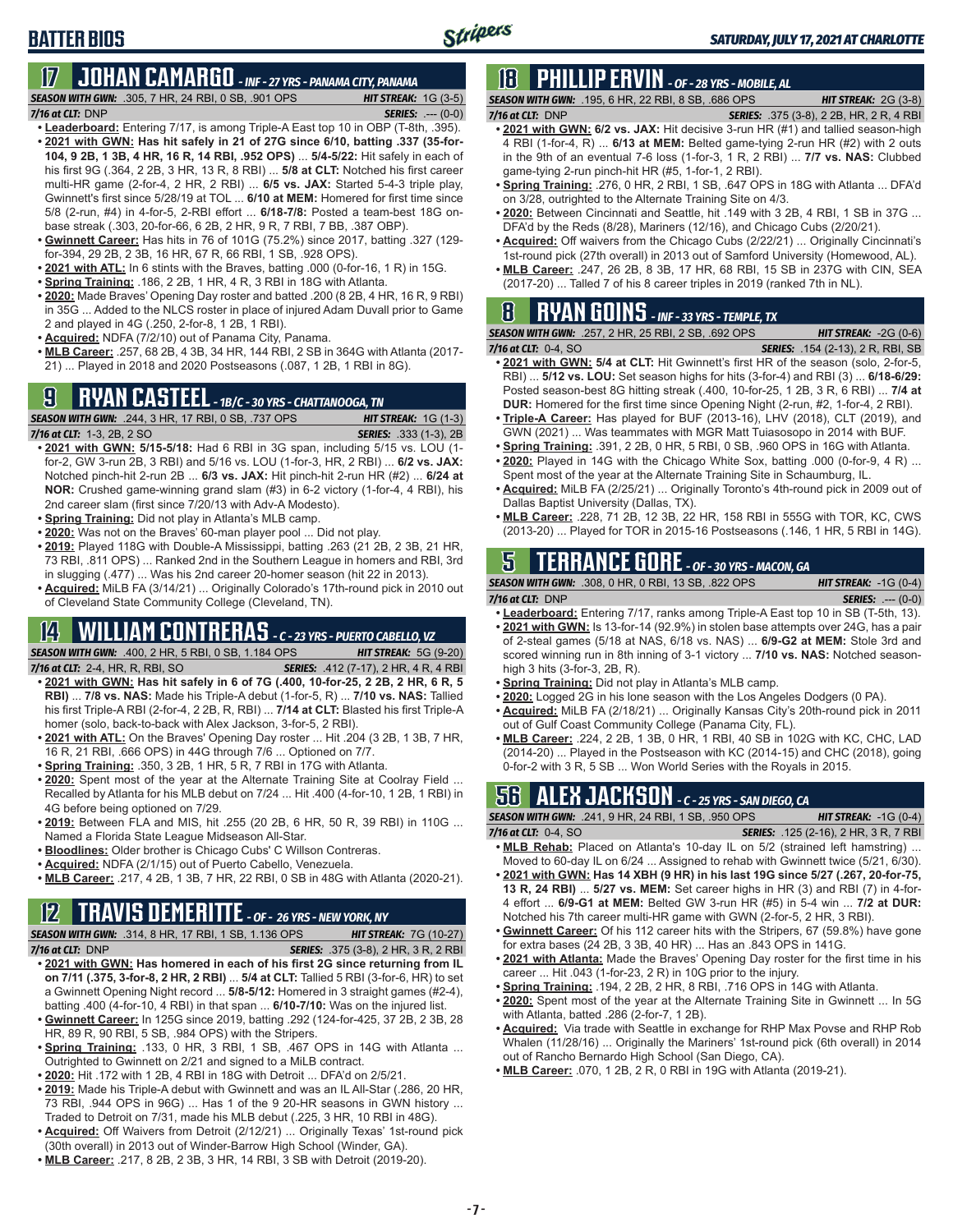# **4 SEAN KAZMAR JR.** *- INF - 36 YRS - VALDOSTA, GA*

*SEASON WITH GWN:*.183, 6 HR, 18 RBI, 2 SB, .602 OPS *HIT STREAK:* 1G (1-3)

*7/15 at CLT:*1-3, HR, R, RBI, BB *SERIES:* .083 (1-12), HR, R, RBI

**BATTER BIOS**

- **• 2021 with GWN: 5/25 vs. MEM:** Lined a walk-off single in the 9th for a 2-1 win, his first career walk-off RBI with Gwinnett ... **7/8-G1 vs. NAS:** Surpassed Joey Terdoslavich for 3rd on Gwinnett's career home run list (#42, 1-for-3, 2 RBI).
- **• Gwinnett Career:** Batting .264 (644-for-2441, 132 2B, 12 3B, 43 HR, 293 R, 288 RBI, 24 SB) in 712G over 8 seasons ... Leads in career G, AB, H, TB (929), 2B, R, RBI ... Ranks 2nd in career 3B (12) ... Ranks 3rd in career HR (43).
- **• 600 Club:** His 644 hits are 3rd in Richmond/Gwinnett history (Larry Whisenton leads with 657) ... Is one of 5 in RICH/GWN history with 600 hits.
- **• 2021 with ATL:** Contract selected on 4/17, has spent 2 stints with Atlanta (4/17- 4/23, 5/4-5/7), going 0-for-2 ... Pinch hit on 4/17 at the Chicago Cubs, marking his first MLB appearance in 4,589 days since 9/23/08 with San Diego ... The last player with a bigger gap between MLB appearances was Ralph Winegarner (13 years, 14 days between 6/23/36 with CLE and 7/7/49 with STL).
- **• Spring Training:** .409, 3 HR, 9 RBI, 0 SB, 1.415 OPS in 25G with Atlanta.
- **• 2020:** Was an NRI to Braves Spring Training, but not on 60-man player pool.
- **• Acquired:** MiLB FA (12/7/20) ... Originally San Diego's 5th-round pick in 2004 out of the College of Southern Nevada.
- **• MLB Career:** .195, 1 2B, 0 3B, 0 HR, 2 RBI in 22G with San Diego (2008) and Atlanta (2021).

# **22 JASON KIPNIS** *- INF - 34 YRS - NORTHBROOK, IL*

- *SEASON WITH GWN:*.270, 5 HR, 19 RBI, 0 SB, .829 OPS *HIT STREAK:* 3G (7-14) *7/16 at CLT:*3-4, 2B, 3 RBI *SERIES:* .368 (7-19), 2 2B, 3B, HR, 5 RBI **• 2021 with GWN: Has 5 multi-hit efforts in last 9G, batting .350 (14-for-40, 3 2B, 1 3B, 2 HR, 8 R, 10 RBI)** ... **5/28 vs. MEM:** Belted decisive 3-run HR (#1, 2-for-3, 3 RBI) ... **6/16 at NAS:** Hit game-winning HR (#2), a 2-run shot (2-for-4,, 2 RBI) ... **7/14 at CLT:** Fell a triple shy of the cycle (3-for-5, 2B, HR, 3 R, 2 RBI).
- **• Spring Training:** .241, 1 2B, 1 HR, 2 R, 3 RBI in 12G with Atlanta ... Released on 3/27, re-signed to MiLB deal on 3/29.
- **• 2020:** In his lone season with the Chicago Cubs, hit .237 (8 2B, 1 3B, 3 HR, 16 RBI, 1 SB) in 44G ... Played in 2G during the Postseason (0-for-3, 1 BB, 1 SO) ... Elected Free Agency on 10/28.
- **• Acquired:** MiLB FA (3/29/21) ... Originally Cleveland's 2nd-round pick in 2009 out of Arizona State University (Tempe, AZ).
- **• MLB Career:** .260, 260 2B, 24 3B, 126 HR, 545 RBI, 136 SB in 1,165G with CLE, CHC (2011-20) ... Was 2-time AL All-Star with the Indians (2013, 2015) ... Hit .192 (3 2B, 1 3B, 4 HR, 9 RBI) in 26G during the Postseason with CLE (2013, 2016-18) and CHC (2020).

# **20 JONATHAN MORALES** *- C - 26 YRS - ARROYO, PUERTO RICO*

*SEASON WITH GWN:*.119, 1 HR, 6 RBI, 0 SB, .303 OPS *HIT STREAK:* 1G (1-2) *7/16 at CLT:*DNP *SERIES:* .--- (0-0)

- **• 2021 with GWN: 5/7 at CLT:** Tied his single-game career high with 5 RBI, going 2-for-6 with a 3-run HR (#1) in the 9th.
- **• Spring Training:** .250, 0 HR, 1 RBI, 0 SB, 1.200 OPS in 12G with Atlanta.
- **• 2020:** Spent entire year at Braves Alternate Site in Gwinnett (no MLB debut) ... Played for Caguas of the Puerto Rican Winter League (.394, 3 HR, 9 RBI in 13G), earning PWL Postseason All-Star honors.
- **• 2019:** Hit .240 (13 2B, 2 HR, 27 R, 25 RBI) in 80G between Double-A Mississippi and Gwinnett ... Logged 1 game during the IL Playoffs (0-for-1, BB).
- **• Acquired:** Braves' 25th-round pick in 2015 out of Miami-Dade Community College.

### **15 CRISTIAN PACHE** *- OF - 22 YRS - SANTO DOMINGO CENTRO, D.R.*

*SEASON WITH GWN:*.244, 3 HR, 15 RBI, 2 SB, .686 OPS *HIT STREAK:* -1G (0-3) *7/16 at CLT:* 0-3, R, BB, SO *SERIES:* .250 (3-12), 2B, 3 R, 2 RBI

- **• MLB.com Prospect Ranks:** #1 (Braves Top 30), #10 (Top 100).
- **• 2021 with GWN: Hitting .355 (11-for-31, 1 2B, 1 HR, 7 R, 5 RBI, 1 SB) with 5 multi-hit efforts in last 8G since 7/8** ... **5/29-6/1:** Assigned to rehab (right hamstring inflammation), played 1G before being activated/optioned on 6/2 ... **6/5 vs. JAX:** Went 3-for-6 with 2 2B, including game-tying 2-run 2B in 9th ... **6/10 at MEM:** Tallied his first career multi-HR game (3-for-5, 2 HR, 3 R, 4 RBI) ... **6/30 at DUR:** Notched last-AB GWRBI single in 9th for 2-1 win (2-for-3, 2B, RBI).
- **• 2021 with ATL:** On Atlanta's Opening Day roster for the first time ... Hit .111 (3 2B, 1 HR, 6 R, 4 RBI) in 22G ... Placed on IL twice, on 4/14 and 5/14 ... Was at the Alternate Training Site from 4/24-4/30.
- **• Spring Training:** .184, 2 2B, 1 3B, 4 R, 3 RBI, 2 SB in 17G with Atlanta.
- **• 2020:** Spent most of the year at the Alternate Training Site ... Made his MLB debut on 8/21 vs. Philadelphia (1-for-4) ... Played just 2G during regular season (.250) ... Also made MLB Postseason debut (.182, 1 2B, 1 HR, 4 R, 4 RBI in 12G).
- **• 2019:** Between Mississippi (104G) and Gwinnett (26G), hit .277 (36 2B, 9 3B, 12 HR, 63 R, 61 RBI, 8 SB, .802 OPS) in 130G ... Named a Southern League Postseason All-Star and MLB All-Star Futures Game participant.
- **• Acquired:** NDFA (7/4/15) out of Santo Domingo Centro, D.R.
- **• MLB Career:** .119, 3 2B, 0 3B, 1 HR, 4 RBI, 0 SB in 24G with Atlanta (2020-21).

### **2 YOLMER SANCHEZ** *- INF - 29 YRS - MARACAY, VENEZUELA SEASON WITH GWN:*.171, 1 HR, 13 RBI, 4 SB, .518 OPS *HIT STREAK:* -1G (0-3)

- *7/16 at CLT:*DNP *SERIES:* .200 (2-10), 2B, 2 R, RBI, SB
- **• 2021 with GWN: 5/7 at CLT:** Went 3-for-5 with 3 runs, 3 RBI and Gwinnett's first triple of the year ... **6/9-G2 at MEM:** Stole home plate as part of a double-steal with Drew Waters, scored tying run in 3-1 win (1-for-2, R, SB) ... **6/16 vs. NAS:** After going 30G without a homer, launched his 1st of the year (3-run, 1-for-2, 3 RBI).
- **• Spring Training:** .190, 0 XBH, 2 RBI, 1 SB, .451 OPS in 15G with Baltimore ... DFA'd on 3/27, released on 3/30.
- **• 2020:** Played 11G with the Chicago White Sox, batting .313 (3 2B, 1 HR, 1 RBI, 1.164 OPS) ... Made his MLB Postseason debut in the ALWCS (1G, no at-bat).
- **• Acquired:** MiLB FA (3/31/21) ... Originally a NDFA with Chi. White Sox (5/29/09).
- **• MLB Career:** .245, 113 2B, 24 3B, 32 HR, 215 RBI, 30 SB in 657G with the Chi. White Sox (2014-20) ... Won an AL Gold Glove in 2019 (.987 FPCT at 2B).

### **26 TRAVIS SNIDER** *- OF/INF - 33 YRS - KIRKLAND, WA SEASON WITH GWN:*.188, 3 HR, 6 RBI, 0 SB, .681 OPS *HIT STREAK:* 2G (2-8)

- *7/16 at CLT:* 1-4, R, SO *SERIES:* .250 (2-8), HR, 3 R, 2 RBI **• 2021 with GWN: 5/5-5/9:** Drew 8 walks in his first 3G ... **6/18 vs. NAS:** Homered for the first time since 5/7 at CLT, a solo shot (#2) as part of 6-run comeback in 8-7 win (1-for-3, 2 RBI) ... **7/15 at CLT:** Blasted go-ahead 2-run HR (#3) in 8th of 11-10 win (1-for-4, 2 RBI).
- **• Spring Training:** Did not play in Atlanta's MLB camp.
- **• 2020:** Signed by Miami on 7/24 and reported to the Marlins' Alternate Training Site in Jupiter, FL, but was released on 8/27 and did not reach the Majors.
- **• 2019:** Played for Triple-A Reno in Arizona's system (.294, 22 2B, 4 3B, 11 HR, 41 RBI, 3 SB, .899 OPS in 93G).
- **• Acquired:** MiLB FA (2/26/21) ... Originally Toronto's 1st-round pick (14th overall) in 2006 out of Henry M. Jackson High School (Mill Creek, WA).
- **• MLB Career:** .244, 100 2B, 7 3B, 54 HR, 212 RBI, 22 SB in 630G with TOR, PIT, BAL (2008-15) ... Played for PIT in Postseason from 2013-15 (1-for-4 in 3G).

# **11 Drew WATERS** *- OF - 22 YRS - ATLANTA, GA*

*SEASON WITH GWN:*.254, 5 HR, 19 RBI, 15 SB, .756 OPS *HIT STREAK:* 1G (1-4) *7/16 at CLT:*1-4, 2B, R, BB, SO *SERIES:* .222 (4-18), 2 2B, 4 R, RBI

- **• Leaderboard:** Entering 7/17, ranks among Triple-A East top 10 in SB (T-3rd, 15).
- **• MLB.com Prospect Ranks:** #2 (Braves Top 30), #25 (Top 100 Prospects).
- **• 2021 with GWN: Hitting .360 (18-for-50, 7 2B, 1 3B, 2 HR, 12 R, 9 RBI, 3 SB) in 12G in since 7/2** ... **5/15-6/10:** Hit .316 (25-for-79, 4 2B, 3 HR, 16 R, 9 RBI, 6 SB, .906 OPS) in 21G ... **5/18 at NAS:** Recorded first career multi-HR game (3-for-5, 2 HR, 3 RBI) and became the first GWN player to homer from both sides of the plate since Mel Rojas Jr. (7/7/16 at CLT) ... **5/19 at NAS:** Fell a triple shy of the cycle in first 4-hit game at Triple-A (4-for-5, 2B, HR, 2 R, 2 RBI, 2 SB) ... **6/9-G2 at MEM:** Lined RBI single in 8th (2-for-3, R, RBI) for last-at-bat 3-1 win.
- **• Futures Game:** Played for the NL Team in the 2021 SiriusXM All-Star Futures Game on 7/11 at Coors Field (1-for-1, BB) ... Was the 7th active Gwinnett player selected to the game (1st since RHP Touki Toussaint in 2018).
- **• Spring Training:** .500, 1 2B, 0 HR, 2 RBI, 1 SB in 4G with Atlanta.
- **• 2020:** Spent entire year at Braves Alternate Site in Gwinnett (no MLB debut).
- **• 2019:** Hit .309 (40 2B, 9 3B, 7 HR, 80 R, 52 RBI, 16 SB) in 134G with Double-A Mississippi and Gwinnett ... Won Southern League Batting Title (.319, best in MIS history) and Most Valuable Player (1st in MIS history) ... Ranked among MiLB top 5 in doubles (T-3rd, 40) and hits (5th, 163).
- **• Acquired:** Braves' 2nd-round pick in 2017 out of Etowah High School (Woodstock, GA) ... Named Gatorade Georgia Baseball Player of the Year in 2017.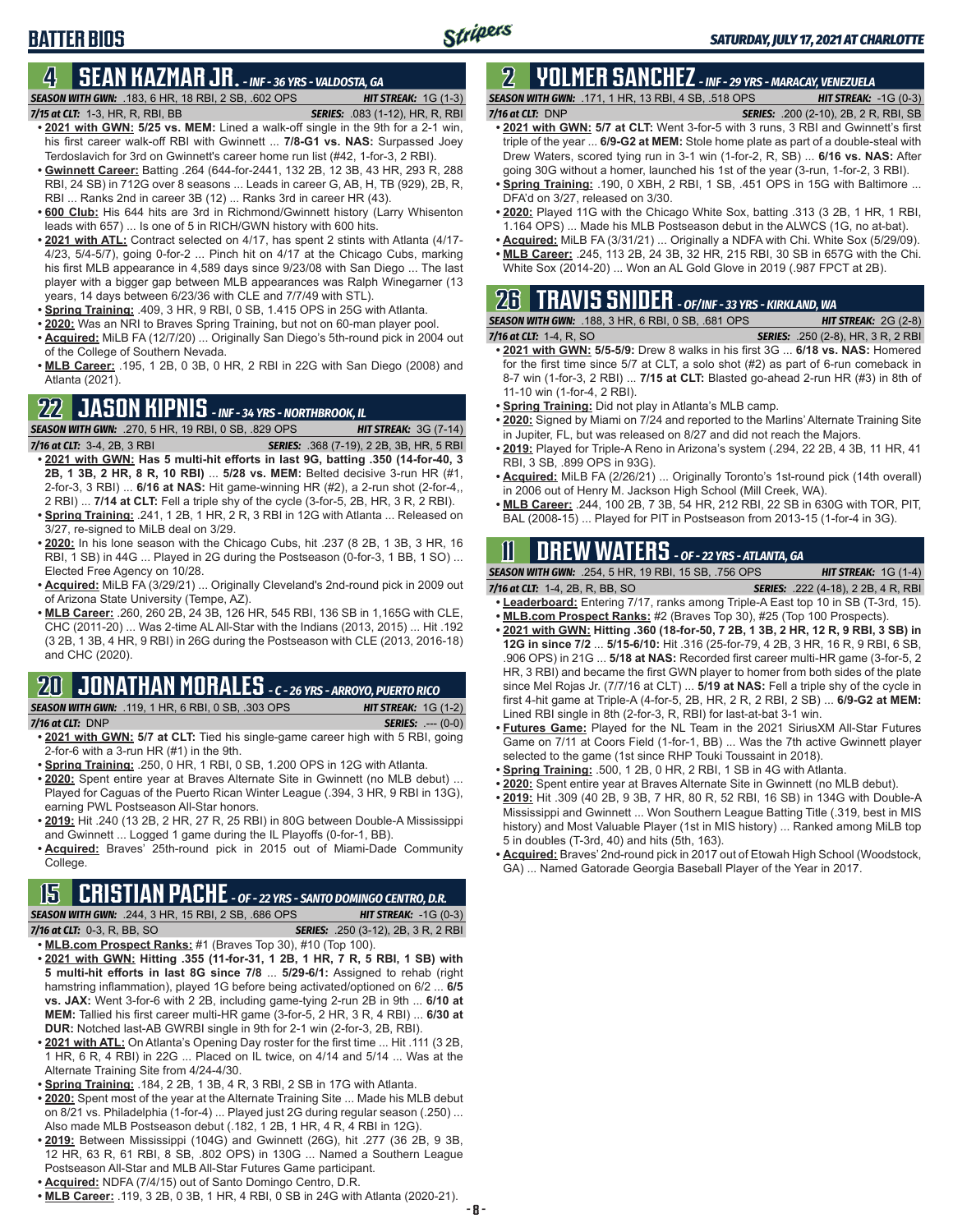## **SEASON SUMMARY**



## **TEAM HIGHS & LOWS**

| <b>OFFENSE:</b>                                              |  |
|--------------------------------------------------------------|--|
|                                                              |  |
|                                                              |  |
|                                                              |  |
|                                                              |  |
|                                                              |  |
|                                                              |  |
|                                                              |  |
|                                                              |  |
|                                                              |  |
|                                                              |  |
|                                                              |  |
|                                                              |  |
|                                                              |  |
|                                                              |  |
|                                                              |  |
|                                                              |  |
|                                                              |  |
| <b>PITCHING:</b>                                             |  |
|                                                              |  |
|                                                              |  |
|                                                              |  |
|                                                              |  |
|                                                              |  |
|                                                              |  |
|                                                              |  |
| Most Home Runs Allowed, Game 3 (7x, last: 7/7 vs. Nashville) |  |
|                                                              |  |
|                                                              |  |

#### **DEFENSE:**

| Most Double Plays Turned, Game  3 (5x, last: 7/16 at Charlotte) |  |
|-----------------------------------------------------------------|--|
|                                                                 |  |
|                                                                 |  |
|                                                                 |  |
|                                                                 |  |
|                                                                 |  |

# **TEAM MISCELLANEOUS**

| Largest Blown Lead (Loss) 3 Runs (3x, last: 7/4 at Durham, 3-0, 4-5) |
|----------------------------------------------------------------------|
|                                                                      |
| Longest Game, Time……………………………………………………4:26 (5/4 at Charlotte)        |
| Longest 9.0-Inning Game, Time 3:41 (2x, last: 7/15 at Charlotte)     |
|                                                                      |
|                                                                      |
|                                                                      |
|                                                                      |
|                                                                      |
|                                                                      |
|                                                                      |

### **INDIVIDUAL HIGHS & LOWS**

| <b>HITTING (GAME):</b> |  |
|------------------------|--|
|                        |  |
|                        |  |
|                        |  |
|                        |  |
|                        |  |
|                        |  |
|                        |  |
|                        |  |
|                        |  |
|                        |  |
|                        |  |
|                        |  |
|                        |  |
|                        |  |

#### **PITCHING (GAME):**

| Low-Run 9.0 IP CG ………………………………………………………………………………………None |
|---------------------------------------------------------|
|                                                         |

#### **DEFENSE (GAME):**

### **STREAKS**

#### **OFFENSIVE (LONGEST IN 2021 ONLY):**

#### **PITCHING (LONGEST IN 2021 ONLY):**

# **LAST TIME IT HAPPENED (GWINNETT REGULAR-SEASON HISTORY)**

#### **INDIVIDUAL OFFENSE:**

|                             | Homers, Both Sides of Plate  Drew Waters (5/18/21 at Nashville)            |
|-----------------------------|----------------------------------------------------------------------------|
|                             |                                                                            |
|                             |                                                                            |
|                             | Back-to-Back-to-Back Homers  Arcia/Camargo/Demeritte (5/8/21 at Charlotte) |
|                             |                                                                            |
|                             |                                                                            |
|                             |                                                                            |
|                             |                                                                            |
|                             |                                                                            |
|                             |                                                                            |
|                             |                                                                            |
|                             |                                                                            |
|                             |                                                                            |
|                             | 7-Game Multi-Hit Streak…Tyler Pastornicky (4/10/13-4/16/13)                |
| <b>INDIVIDUAL PITCHING:</b> |                                                                            |
| 9 0-Inning Perfect Game     | <b>Never</b>                                                               |

| 9.0-Inning No-Hitter (Solo)Todd Redmond (5/28/10 at Louisville)                 |  |
|---------------------------------------------------------------------------------|--|
| 9.0-Inning No-Hitter (Comb.)  Wooten/Marksberry/Ramirez (6/30/16 at Louisville) |  |
|                                                                                 |  |
|                                                                                 |  |
| 21 Consecutive Saves Converted Jairo Asencio (9/6/09-8/8/11)                    |  |
| 25.0-Inning Scoreless Streak Stephen Marek, 25.1 IP (6/6/10-8/2/10)             |  |

| <b>TEAM OFFENSE:</b>  |  |
|-----------------------|--|
|                       |  |
|                       |  |
|                       |  |
|                       |  |
|                       |  |
|                       |  |
|                       |  |
|                       |  |
|                       |  |
|                       |  |
|                       |  |
|                       |  |
|                       |  |
|                       |  |
|                       |  |
| <b>TEAM PITCHING:</b> |  |
|                       |  |
|                       |  |
|                       |  |
|                       |  |
|                       |  |
|                       |  |
|                       |  |
|                       |  |
| <b>TEAM DEFENSE:</b>  |  |

#### **TEAM DEFENSE:**

| Turn a Triple Play 6/5/21 vs. Jacksonville (Camargo-Kipnis-Snider) |  |
|--------------------------------------------------------------------|--|
|                                                                    |  |

| <b>TEAM MISCELLANEOUS:</b> |  |
|----------------------------|--|
|                            |  |
|                            |  |